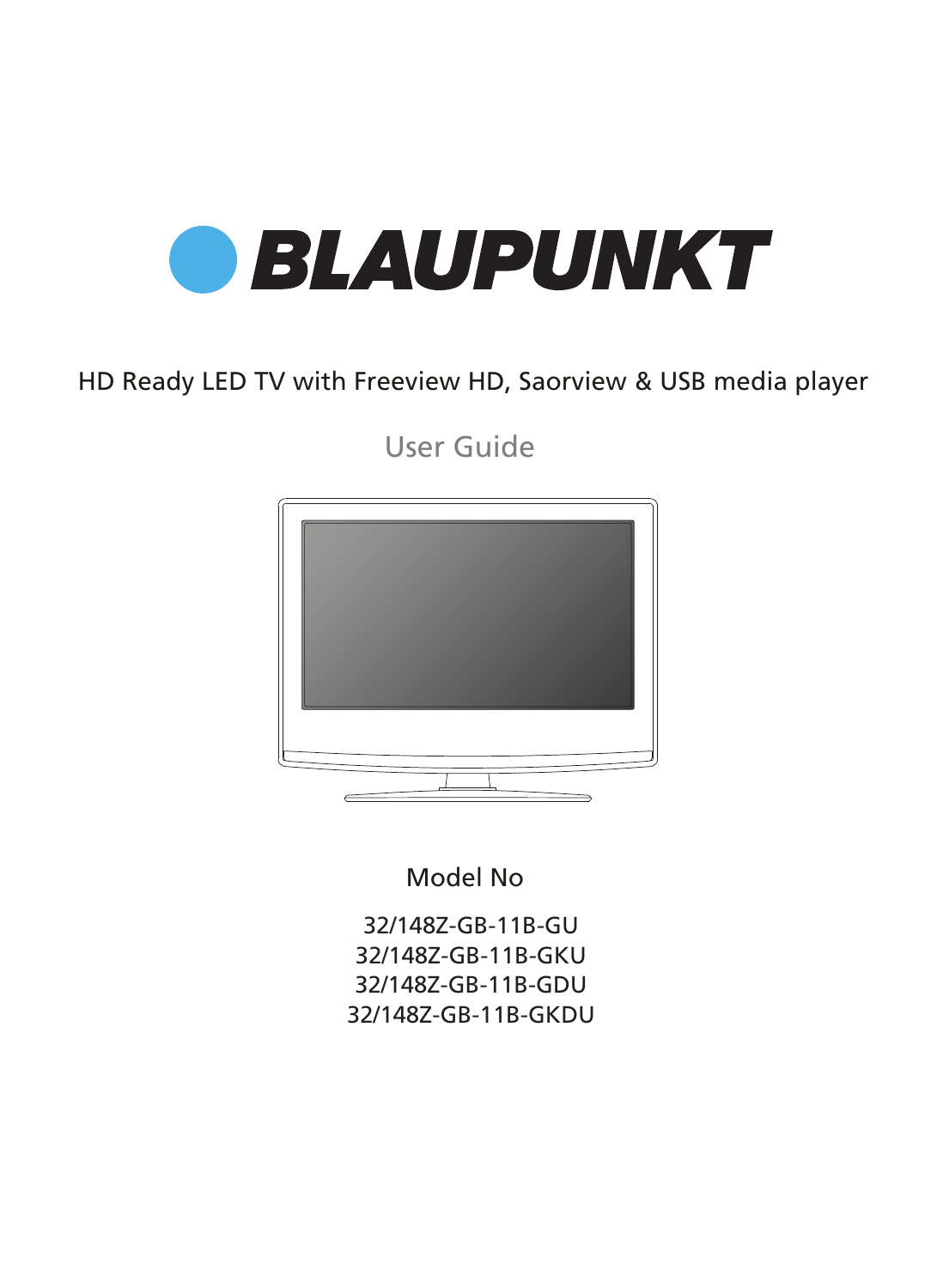### **Important safety instruction**



#### CALITION **RISK OF ELECTRIC SHOCK DO NOT OPEN**



### **Please read these instructions. All the safety and operating instructions should be read before the appliance is operated.**

### **Warnings**

• Television sets which weigh 20kg or more must be lifted and carried by at least 2 people.

• This television does not contain any parts that are serviceable by the user. In case of a fault, contact the manufacturer or authorised service department. Exposing the internal parts inside the TV may endanger your life. The manufacturers guarantee does not extend to faults caused by repairs carried out by unauthorised third parties.



To prevent spread of fire, keep candles or other open flames away from this product at all times

• To reduce the risk of fire, electric shock or damage to the TV, do not expose it to dust, rain or moisture. Never expose the TV to dripping or splashing and do not place objects filled with liquids on or near the TV.

• Do not connect any external devices (DVD player, games console etc) when the TV is switched on. Disconnect both the TV and device from the mains before connecting. Only switch appliances on when the connection process is complete.

Do not place the television in a confined space and do not obstruct the ventilation openings at the rear of the television.

• When installing on a wall, ensure the TV is at least 5cm from the wall for ventilation.

• Always ensure that the TV's ventilation openings are not covered with items such as newspapers, tablecloths, curtains, etc.

Dispose of this television and any components including batteries in an environmentally friendly manner. If in doubt, please contact your local authority for details of recycling.

• Ensure this TV is used in moderate climates only.

#### **WARNING: Never place a television set on an unstable location. A television set may fall, causing serious personal injury or death. Many injuries, particularly to children, can be avoided by taking simple precautions such as:**

• Use cabinets or stands recommended by the manufacturer of the television set.

• Only use furniture that can safely support the television set.

• Ensure the television set is not overhanging the edge of the supporting furniture.

• Do not place the television set on tall furniture (for example, cupboards or bookcases) without anchoring both the furniture and the television set to a suitable support.

• Do not place the television set on cloth or other materials that may be located between the television set and supporting furniture.

Please educate children about the dangers of climbing on furniture to reach the television set or its controls.

If your existing television set is being retained and relocated, the same considerations as above should be applied.

### **Safety**

For your safety, this appliance is fitted with a fused 3 pin mains plug. Should the fuse need to be replaced, ensure that any replacement is of the same amperage and approved with the BSI mark.

• Never try and replace the mains plug unless you have adequate qualifications and are legally authorised to do so. In the event that a replacement mains cable is required, contact the manufacturer for a suitable replacement.

• Never use the television if it is damaged in any way.

Always place the television on a flat level surface avoiding anywhere which may be subject to strong vibration.

• The ideal distance to watch the television is approximately five times the length of the diagonal measurements of the TV screen.

• Ensure the television is not placed on top of the power cable as the weight of the television may damage the cable and cause a safety hazard.

• Never place mobile phones, speakers or any other device which may cause magnetic or radio interference, near the television. If interference is apparent, move the device causing the interference away from the television.

• To disconnect the apparatus from the mains, please use the mains plug located on the underside/rear of the TV.

• Ensure that the mains plug is always easily accessible.

#### **WARNING: Excessive noise when using earphones and headphones can cause loss of hearing.**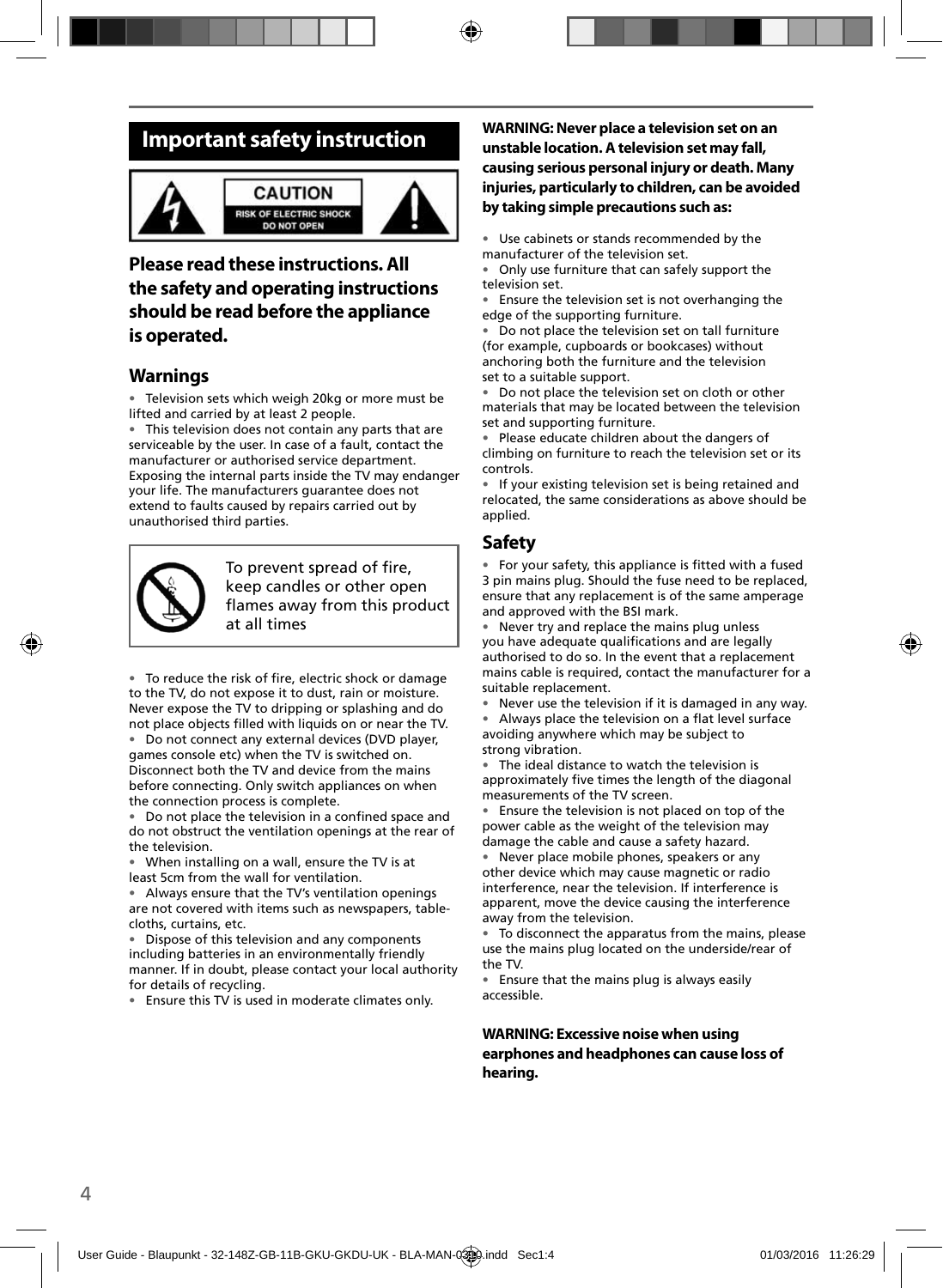### **Important safety instruction**



#### **Maintenance**

• To clean your TV, wipe with a soft, dry cloth. If the surfaces are extremely dirty, use a soft cloth dipped in a soap and water solution or a weak detergent solution.

• Never use alcohol, paint thinner or benzene to clean this unit.

Before using a chemically treated cloth, read the instructions that came with the cloth carefully.

#### **CAUTION: If water or other liquid enters the television through the display panel surface, a malfunction may occur.**



### **Packaging**

• The safest way to transport your item is in the original box/packaging - please save your packaging for this.

• You will need the original box/packaging in the event of warranty/service repair or support. We are unable to carry out warranty/service if you are unable to package the item correctly.

#### **Important information regarding use of video**  games, computers, captions or other fixed image **displays**

The extended use of fixed image program material can cause a permanent "shadow image" on the LCD/LED panel, also known as "screen burn".

This "shadow image" can appear in the background during normal viewing. This type of irreversible LCD/LED panel deterioration can be limited by observing the following steps:

1. Reduce the brightness/contrast setting to a minimum suitable viewing level.

2. Do not display the fixed image for extended periods of time.

3. Turn the power off when not in use.

Examples of images that are more likely to cause "screen burn" are as follows (this is not an exhaustive list):

• TV channel logos: e.g. shopping channel logos and pricing displays - especially if they are bright and stationary. Moving or low-contrast graphics are less likely to cause ageing of the screen.

• Time displays.

• Teletext: Do not view a stationary page for a long period of time

- TV/DVD menus: e.g. listings of DVD disc content.
- Pause mode: Do not leave the TV in pause mode for long periods of time, e.g. when watching DVDs or videos.

**Important: Once 'shadow image/screen burn' occurs, it will never disappear and is not repairable under warranty.**

### **How do I dispose of this product?**

**UK:** Waste electrical products should not be disposed of with household waste. Please dispose of the product at a designated collection point for recycling of WEEE. For your nearest facilities, please see www.recycle-more.co.uk or in store for details.



**ROI:** Waste electrical products should not be disposed of with household waste. Separate disposal facilities exist. Check with your local authority or retailer for recycling advice.



#### **Batteries**

• Do not expose batteries to high temperatures, excessive heat, prolonged sunshine or fire as this may cause leakage, explosion or ignition.

Observe the correct polarity when inserting batteries. • Do not use different types of batteries together or

mix old and new batteries.

• Dispose of batteries in an environmentally friendly way.

• Certain regions may regulate the disposal of batteries. Please consult your local authority.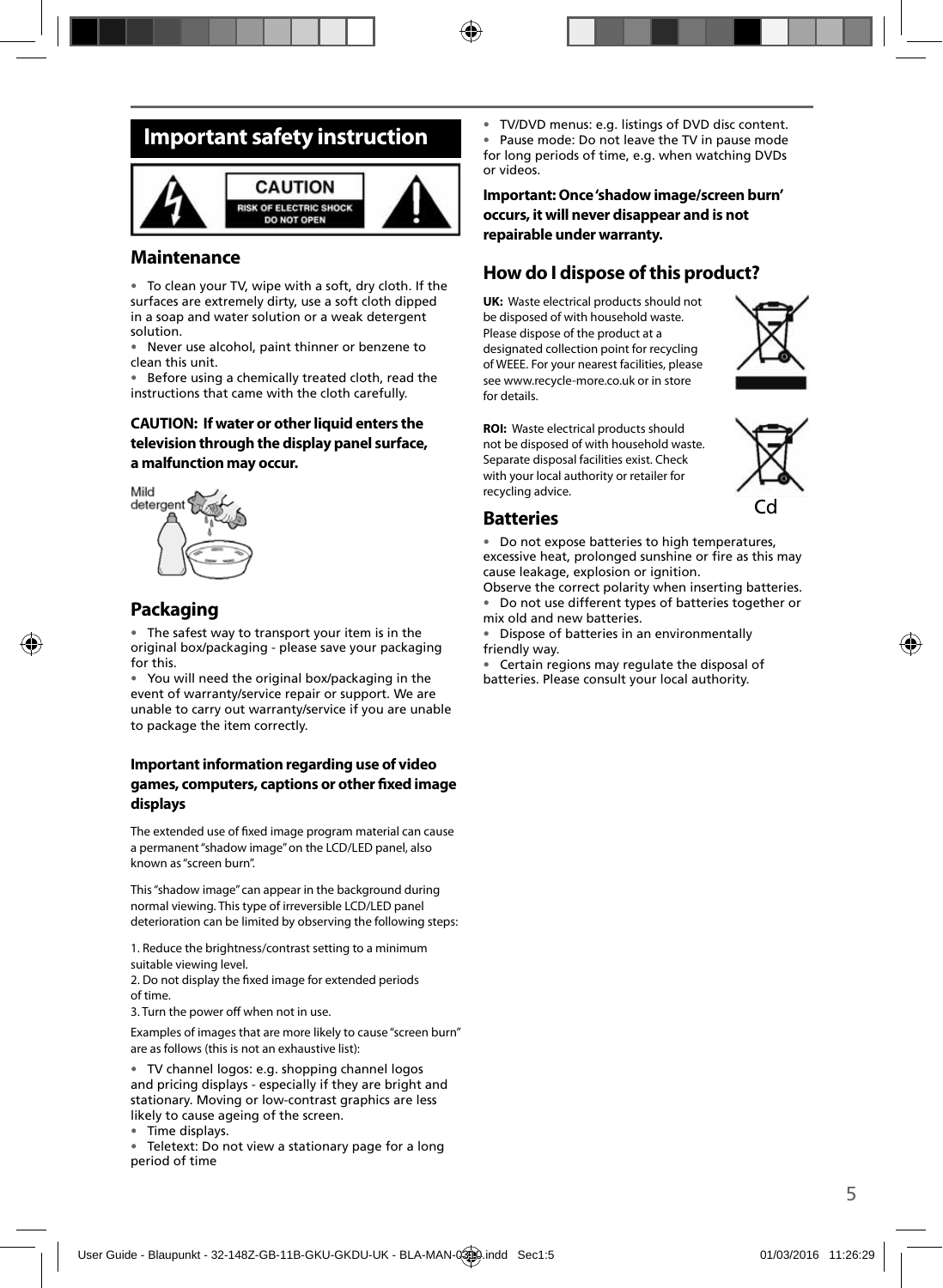### **Trademarks**

### HOMI<sup>\*</sup>

The terms HDMI and HDMI High-Definition Multimedia Interface, and the HDMI Logo are trademarks or registered trademarks of HDMI Licensing, LLC in the United States and other countries.

#### **HDTV**

The "HD TV" Logo is a trademark of DIGITALEUROPE.

#### **HDTV 1080p**

The "HD TV 1080p" Logo is a trademark of DIGITALEUROPE.

#### **DVB**

The DVB logo is the registered trademark of the Digital Video Broadcasting (DVB) project.



**DOLBY**<br>AUDIO

Manufactured under license from Dolby Laboratories. Dolby, Dolby Audio and the double-D symbol are trademarks of Dolby Laboratories.

#### **FREEVIEW HD**

The FREEVIEW HD words and logos are trade marks of DTV Services LTD. © DTV Services Ltd.

**CAUTION:**

CLASS 1<br>LASER PRODUCT

This caution label is located on the rear panel of the unit

THIS UNIT IS A CLASS 1 LASER PRODUCT. THIS UNIT USES A VISIBLE LASER BEAM WHICH COULD CAUSE HAZARDOUS RADIATION EXPOSURE IF DIRECTED. BE SURE TO OPERATE THE PLAYER CORRECTLY AS INSTRUCTED. WHEN THIS UNIT IS PLUGGED INTO THE WALL OUTLET, DO NOT PLACE YOUR EYES CLOSE TO THE OPENINGS TO LOOK INTO THE INSIDE OF THIS UNIT. USE OF CONTROLS OR ADJUSTMENTS OR PERFORMANCE OF PROCEDURES OTHER THAN THOSE SPECIFIED HEREIN MAY RESULT IN HAZARDOUS RADIATION EXPOSURE. DO NOT OPEN COVERS AND DO NOT REPAIR YOURSELF. REFER SERVICING TO QUALIFIED PERSONNEL.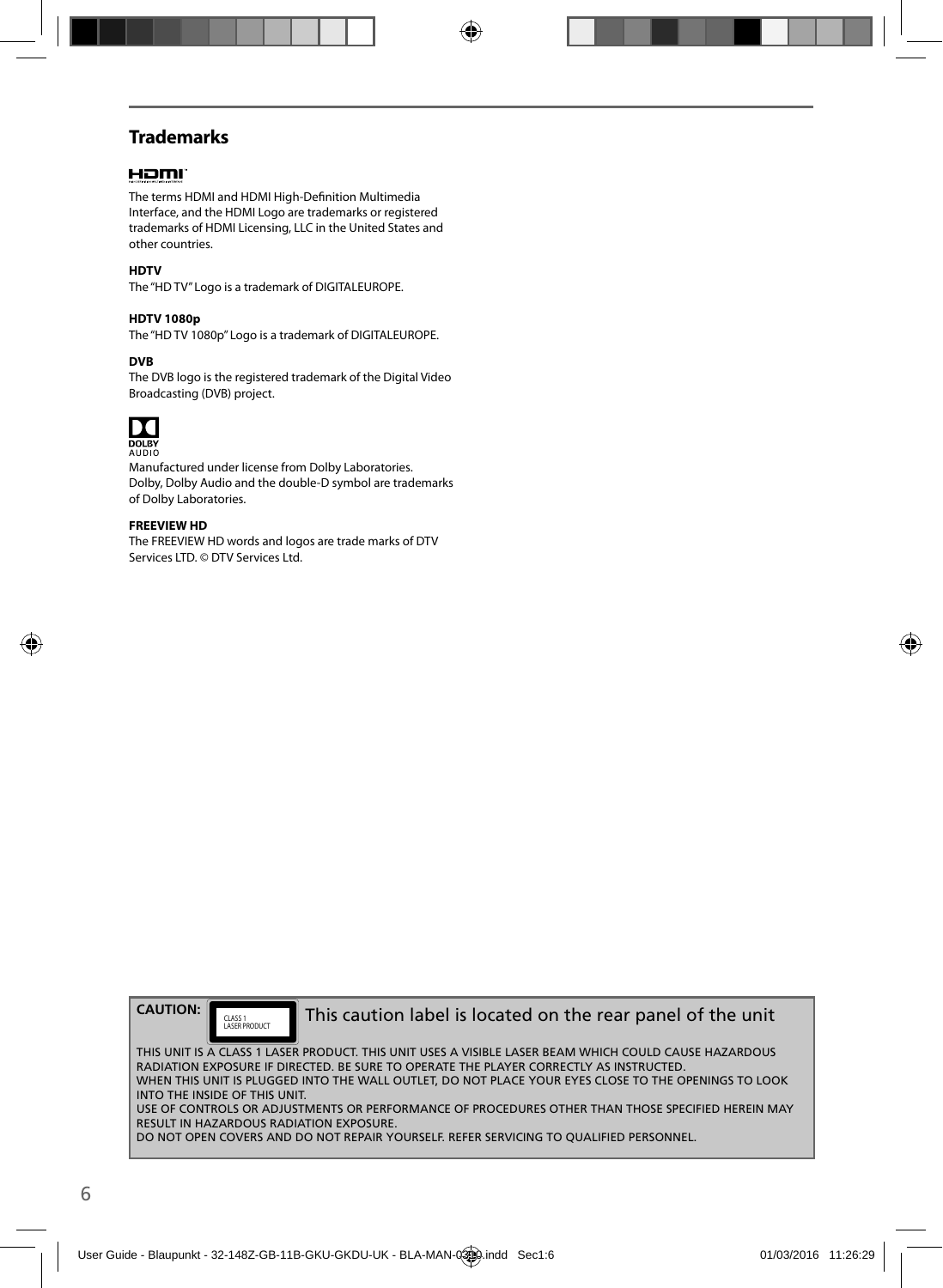## **CONTENTS**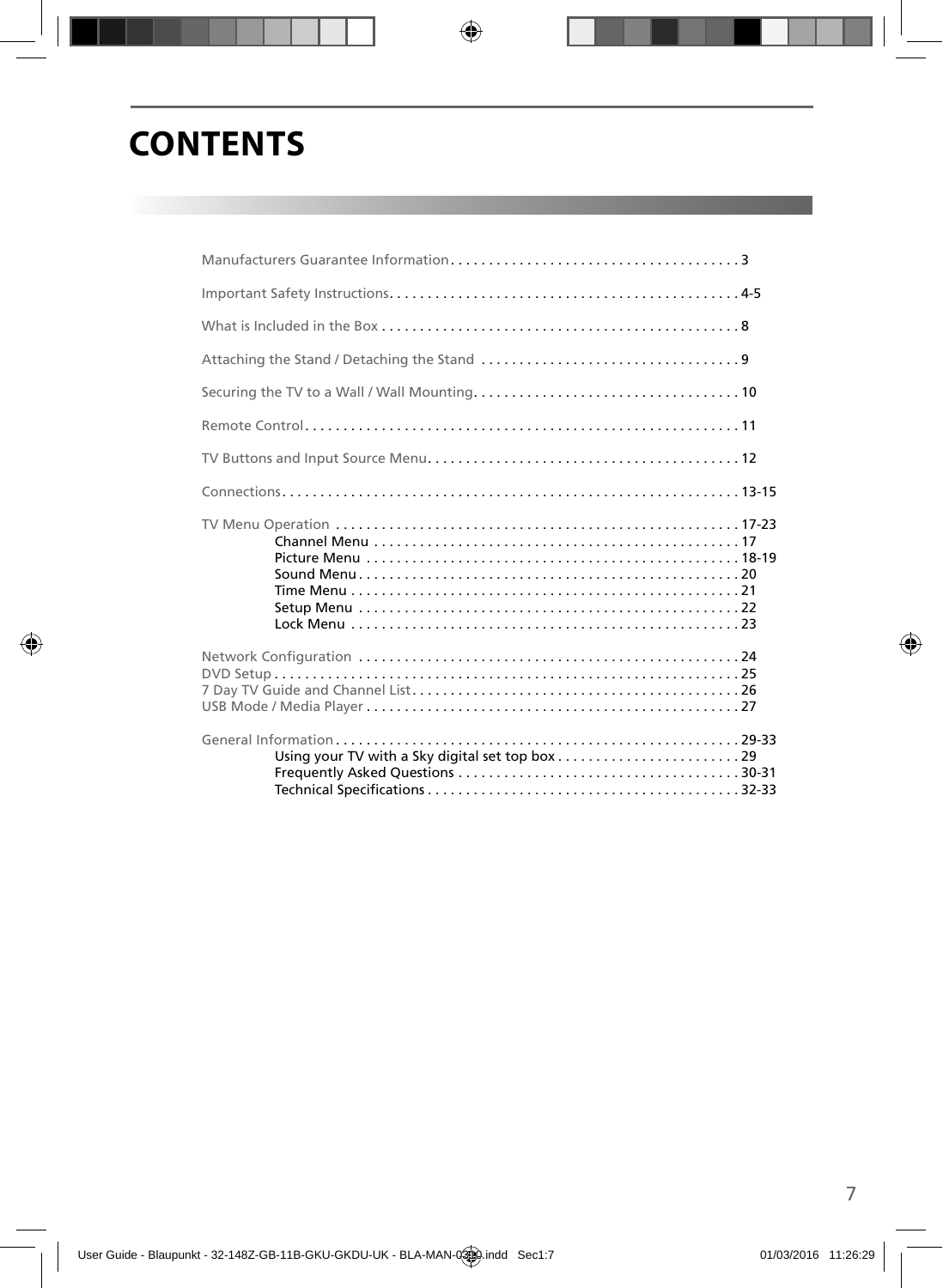## **WHAT IS INCLUDED IN THE BOX**

#### Accessories

Included with this TV are the following accessories

#### 1 x User Guide



#### 1 x Quick Start Guide

Quick Start Guide

1 x TV



1 x RF Cable



#### 1 x Remote Control



2 x AAA Batteries



1 x Mini Component / YPbPr



1 x Mini AV / Composite cable



1 x Stand installation pack



Please save your box/packaging as you will need this in the event of warranty/service repair or support. We are unable to carry out warranty/service if you are unable to package it correctly. The safest way to package your item in the event of warranty/service repair is in it's original box/packaging.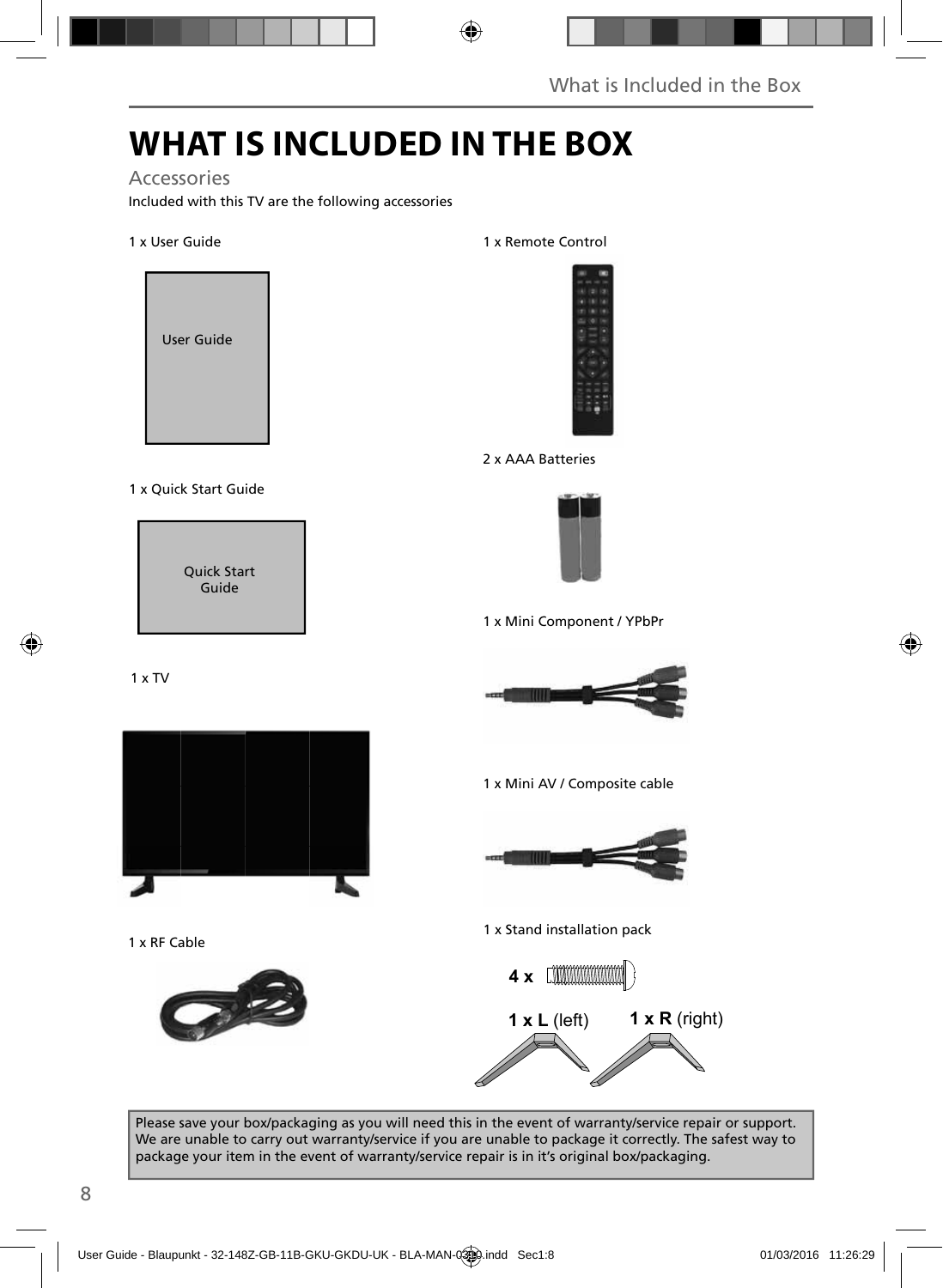# **ATTACHING THE STAND**

Attaching the stand/feet

Screws that are included. To complete the stand/feet installation you will require a cross head screw driver.

### **4 x** [*MMMMMMM*]



(fig.1) Place the TV set on a flat and clean surface with the panel facing downwards to avoid damage, then fix the stand/feet shown.

(fig.2) When the stand feet are installed correctly the stand/feet will be longest at the front of the TV and shortest at the back with the feet pointing away from each other.

(fig.3) When the stand/feet are in the correct position, secure the stand/feet to the underside of the TV set using the 4 screws provided.

### Detaching the stand

Remove the screws highlighted then remove the stand/feet from the underside of the TV set.

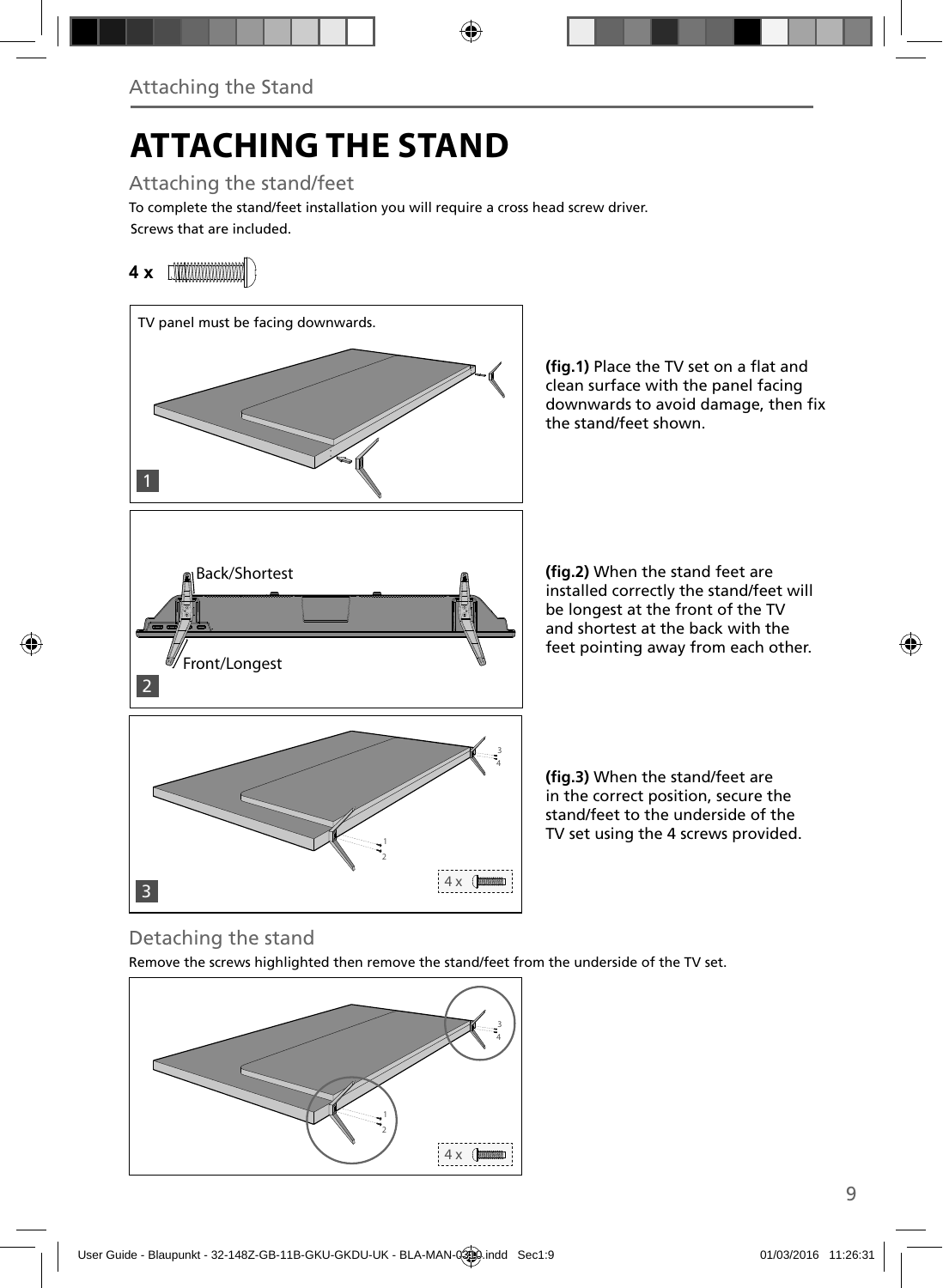## **SECURING THE TV TO A WALL**

### Securing the TV to a wall with anti-tip straps

For maximum security in the home when using a TV with its stand anti-tip straps should be fitted. These are available from supermarket websites and other websites and are an easy, inexpensive and effective way of ensuring your TV stays safely upright. Straps are designed to be attached to the rear of the TV and then tethered to the wall or the furniture the TV is stood on.

#### Note - Please ensure that children do not climb on the TV set.

**A)** Using one or both of the top wall-mounting holes and screws (the screws are already supplied in the wall mounting holes) fasten one end of the fastening cord/s to the TV.



**B)** Secure the other end of the fastening cord/s to your wall. (you will need screws/fixings suitable for your wall type - available separately from most DIY stores).



The Royal Society for the Prevention of Accidents is urging people to take care with flat-screen televisions. RoSPA stated in 2010 that "Toddlers are particularly at risk of pulling flat-screen televisions on to themselves. They are unsteady on their feet and are attracted by colourful television images." The risk is increased as televisions become lighter.

### Wall Mounting

IMPORTANT - Before drilling any holes in the wall ensure you are not drilling where there could be any electrical wires, water or gas pipes.



1) Remove the four screws highlighted that are supplied in the wall mounting holes.

2) The wall mount can now be easily attached to the mounting holes on the rear of the TV.

For VESA wall mounting information please refer to the Technical Specification page.

For optimum viewing, if wall mounting the TV higher than eye level, the TV should be tilted downwards so that the TV's screen is 'face on'. See fig 1 and 2.



Important – If wall mounting this TV, only use the screws already provided in the wall mounting holes. Using other screws which are longer could cause irreparable damage to internal parts.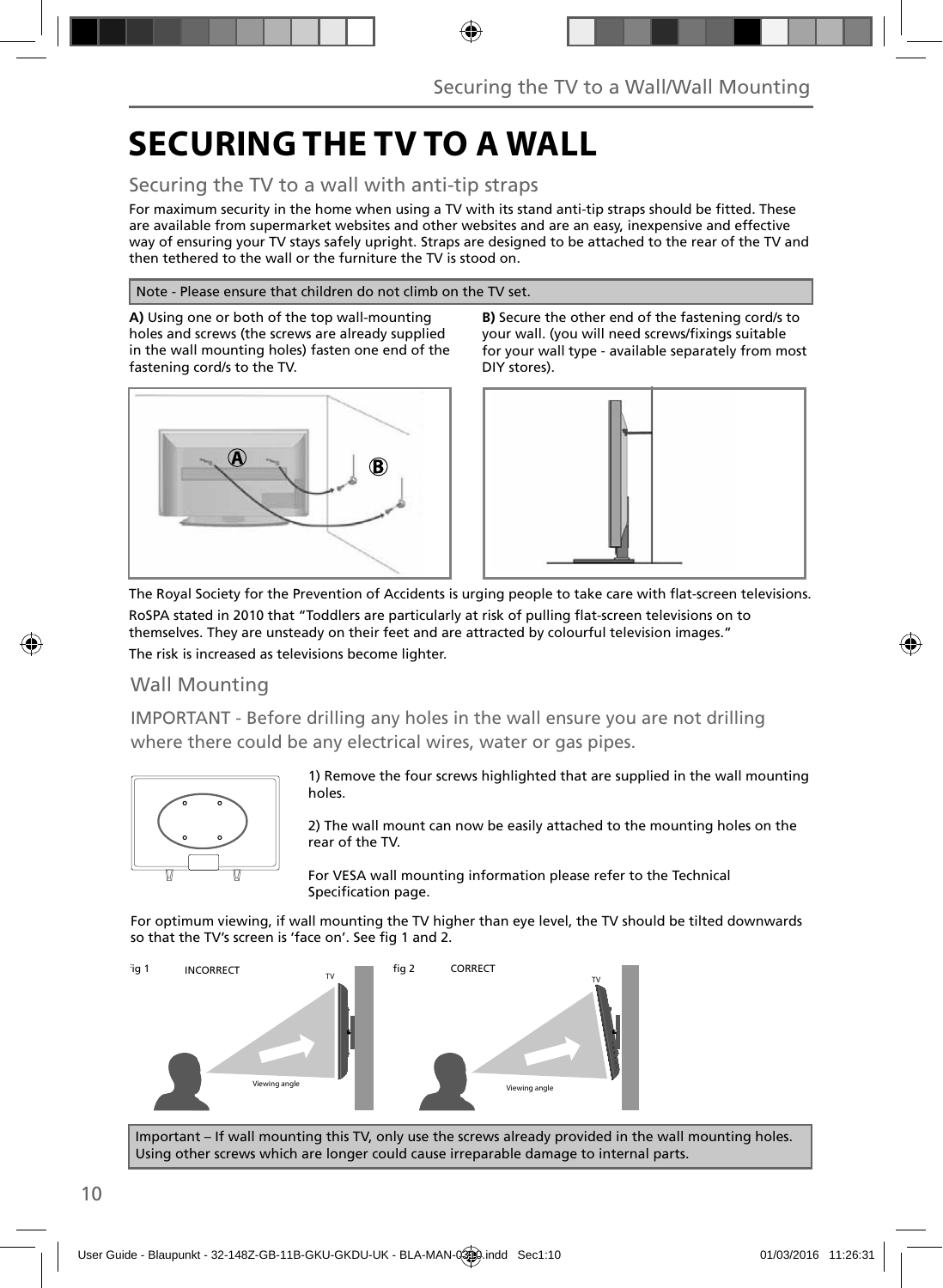## **REMOTE CONTROL**

|                      | STANDBY - Switch on TV when in standby or vice versa<br>MUTE - Mute the sound or vice versa<br>DTV - Switch to Freeview source<br>RADIO - Switch to radio whilst in Freeview source<br>USB - Switch to USB source<br>O DVD - Switch to DVD source                                                                                                                                                                                                                                                                                                                                                             |  |
|----------------------|---------------------------------------------------------------------------------------------------------------------------------------------------------------------------------------------------------------------------------------------------------------------------------------------------------------------------------------------------------------------------------------------------------------------------------------------------------------------------------------------------------------------------------------------------------------------------------------------------------------|--|
| $\mathbf{2}$         | NUMBER BUTTONS - 0 - 9 to select a TV channel directly.<br>TV GUIDE - Opens the 7 Day TV Guide (Freeview mode)<br>$\mathbb{C}$ - To return to the previous channel viewed                                                                                                                                                                                                                                                                                                                                                                                                                                     |  |
| $\mathbf{3}^{\circ}$ | VOL (+/-) - To increase / decrease the sound level<br>P.MODE - Scrolls through picture mode options<br>S.MODE - Scrolls through sound mode options<br>FAV - To display favourites menu<br>$CH (+/-)$ - To increase or decrease the channel being watched<br>MENU - To display OSD menu<br>EXIT - To exit all menus<br>(A/V/4/M/OK) - Allows you to navigate the on-screen menus<br>and adjust the system settings to your preference<br>SOURCE - To display the input/source menu<br>INFO - Press once for now/next channel information<br>Press twice for programme information about current<br>programme   |  |
| $\vert 4 \rangle$    | ASPECT - To switch the screen between the different picture<br>formats<br>SLEEP - Press repeatedly to cycle through the sleep options<br>AUDIO - To change the audio language (if available)<br>SUBTITLE - To switch the dialoque at the bottom of the screen<br>(on/off)<br>TEXT - To enter/exit Text<br>TEXT HOLD - Teletext mode - Hold current page which is<br>displayed (Analoque TV)<br>DISPLAY - To switch off the screen when listening to radio<br>◎ TEXT/DVD ZOOM - Zoom function for Teletext and DVD<br>DVD MENU/RECORD - Access the DVD root menu and USB<br>record function                    |  |
| ▭⊙▷                  | - To restart the current chapter<br>- To advance forward to the next chapter<br><b>B</b> - To stop the playback/Eject Disc<br>(To EJECT the disc press/hold the ■▲ button for 4 seconds)<br>$\left( \overline{\mathbf{H}} \right)$ - To play in fast rewind mode<br>- To play in fast forward mode<br>- To play/pause<br>DVD SETUP/REC LIST - Opens up DVD Menu or Opens the list<br>of what has been previously recorded<br>$\Box$ $\odot$ $\odot$ GOTO - To go to a specific chapter<br>A-B - Press once to set point, press a second time to return<br>to point<br>© ANGLE - Select different angle of DVD |  |
|                      | □ ⊙ ▶ REPEAT - To repeat playback                                                                                                                                                                                                                                                                                                                                                                                                                                                                                                                                                                             |  |
|                      | For Models with Integrated DVD players<br>For Models with PVR Function                                                                                                                                                                                                                                                                                                                                                                                                                                                                                                                                        |  |
| m                    |                                                                                                                                                                                                                                                                                                                                                                                                                                                                                                                                                                                                               |  |

For Models with USB Playback

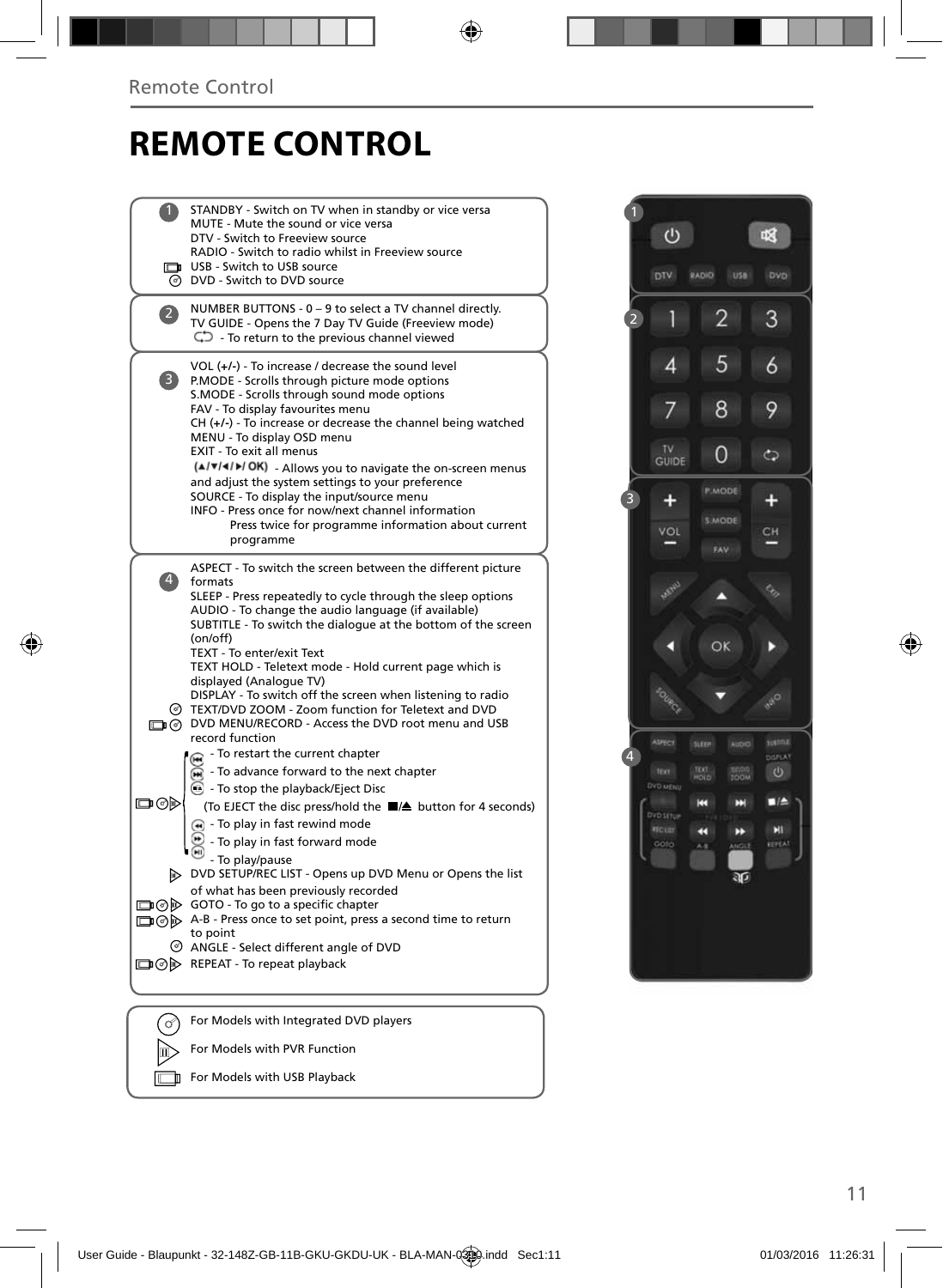## **TV BUTTONS AND INPUT SOURCE MENU**

#### **This information is for models without built in DVD players**



### Choosing Mode Input/Source

#### To switch between the different input/ connections.

For further information on input/connections please view 'Connections' pages.

A) Using the buttons on the remote control:

1) Press [SOURCE] - The source menu will appear. 2) Press  $[V]$  or  $[\Lambda]$  to select the input you require. 3) Press [OK].

B) Using the buttons on the Television:

1) Press [SOURCE]. 2) Scroll up / down using CH+/ CH- buttons to the input/source you require. 3) Press Vol+ to change input/source to the one selected.

#### **This information is for models with built in DVD players**





Example of Source menu depending on the TV model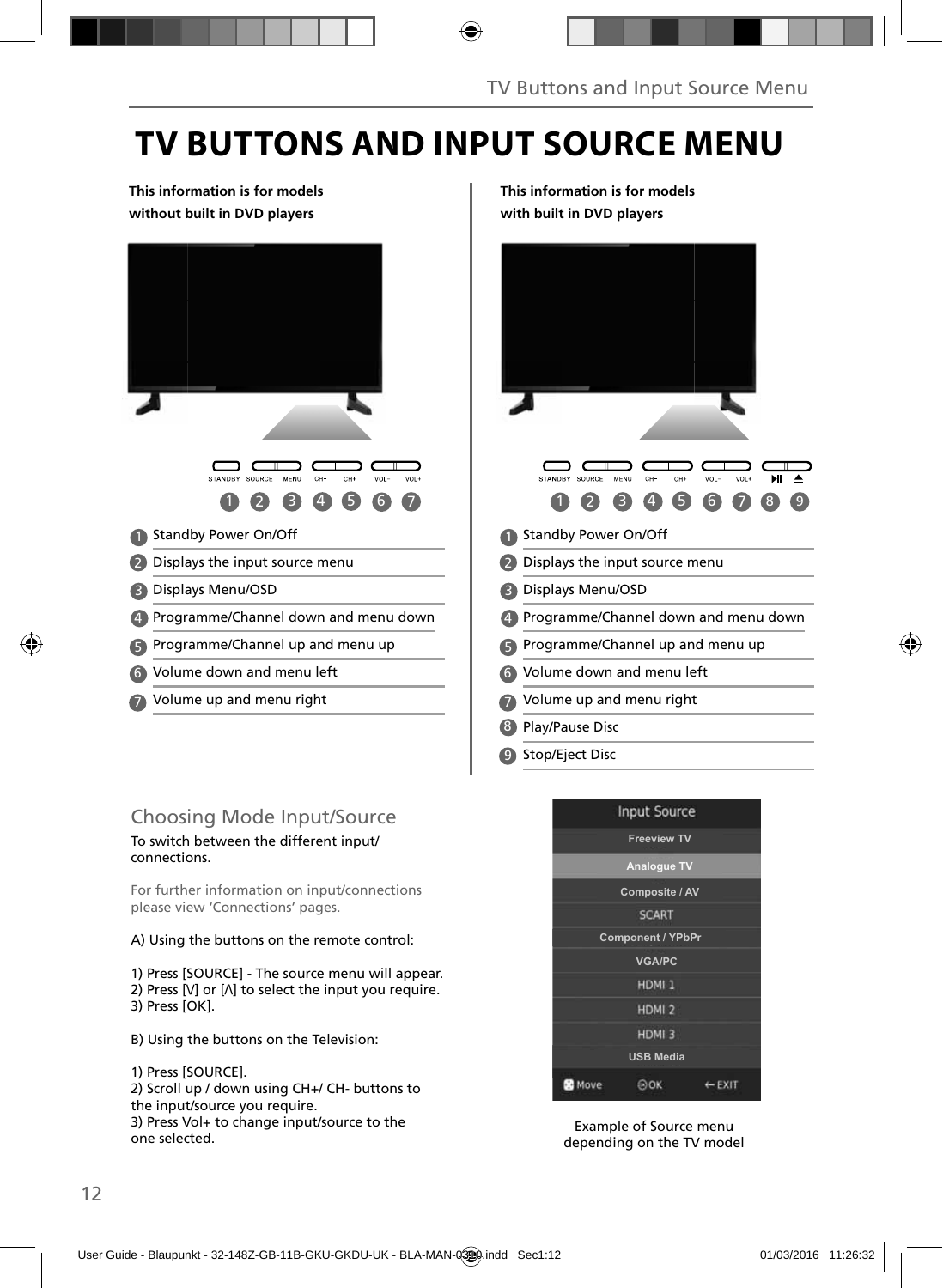# **CONNECTIONS**



| LAN | HDM 1 | HDM <sub>2</sub> | WWWW<br><b>SCART</b> | ٥<br>VGA/PC(Audio in) | <b>GED</b> of<br>O<br>VGA/PC IN |
|-----|-------|------------------|----------------------|-----------------------|---------------------------------|
| А   | B     |                  |                      |                       |                                 |

| ⊚<br>RF IN | HDM 3 | <b>CI CARD IN</b> | O<br>Y Pb Pr | O<br>AV IN | <b>USB</b> | Digital Audio<br>Output | O<br>Ā<br><b>EARPHONE</b> |  |
|------------|-------|-------------------|--------------|------------|------------|-------------------------|---------------------------|--|
| e          | н     |                   |              |            |            |                         |                           |  |

| IA.          | LAN*              | Network Connection   | G  | HDMI3          | <b>HDMI</b> input       |
|--------------|-------------------|----------------------|----|----------------|-------------------------|
| B            | HDMI <sub>1</sub> | <b>HDMI</b> input    | O  | CI CARD IN     | Common Interface module |
|              | HDMI 2 (ARC)      | <b>HDMI</b> input    | O  | YPbPr          | HD input (Ypbpr)        |
| O            | <b>SCART</b>      | <b>SCART</b> input   | (K | AV in          | Video Input             |
| Α            | VGA PC Audio In   | 3.5mm PC audio input | U  | $2 \times$ USB | USB port                |
| G            | VGA PC            | VGA-PC input         | M  | Digital Audio  | Digital Audio output    |
| $\mathsf{G}$ | RF IN             | RF / TV Aerial Input | N  | Earphones      | Earphone Input          |

\*The LAN/Ethernet port is used for Freeview HD services only.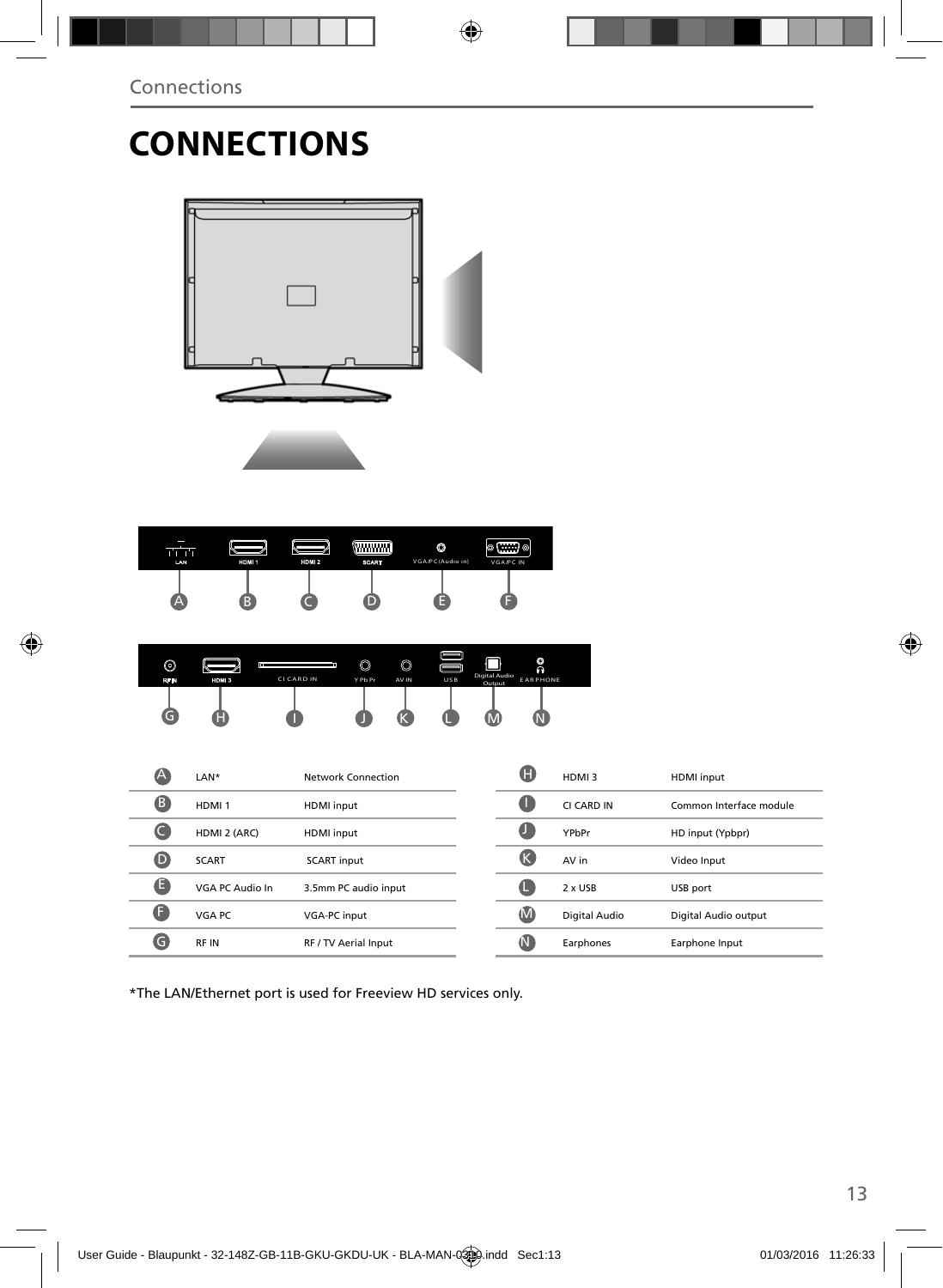## **CONNECTIONS**

Note: Connecting cables are shown for example only and may not be included. Please check 'What Is Included In The Box' page.

### Connecting to a device with Composite AV/Video output

TV Source should be set to Composite/AV



### Connecting to a device with SCART output

TV source should be set to SCART



### Connecting to a device with HDMI output

A HDMI cable can output both video and audio and enables you to enjoy digital-quality video and audio with minimal loss of quality.

TV Source should be set to the corresponding HDMI port (HDMI 1, HDMI 2 etc)

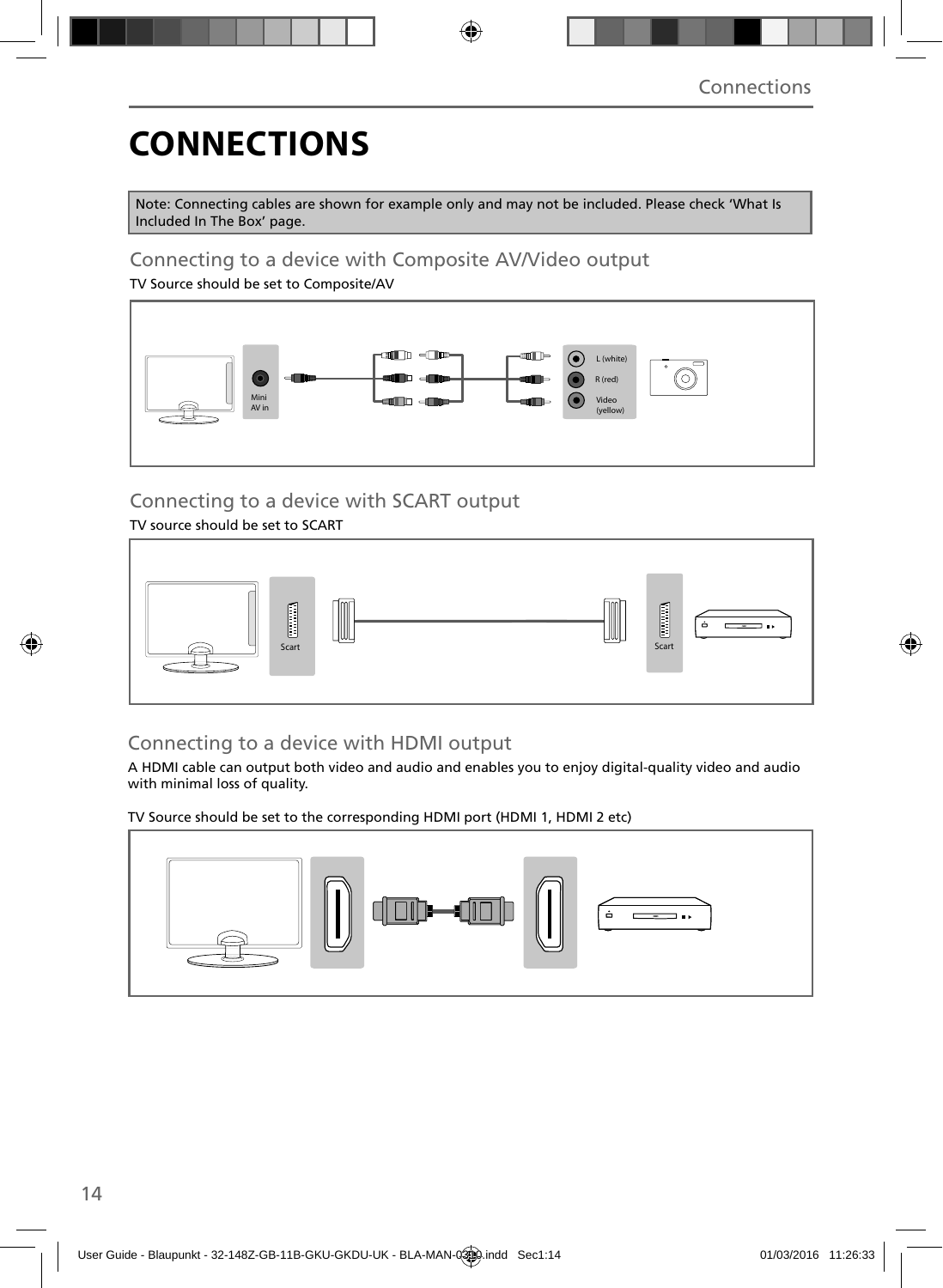# **CONNECTIONS**

### Connecting to a device with Component/YPbPr output

If you are supplied with a cable from the device which has RED, GREEN, BLUE, RED & WHITE connectors you must connect via Component (for picture) and by phono cable (for sound).

TV Source should be set to Component/YPbPr



Connecting to a device with VGA/PC output (Laptop or Desktop Computer) TV Source should be set to VGA/PC



### Connecting to an external audio device (Amplifiers, Surround Sound, Sound Bars etc)

When connecting via the TV's 3.5mm Earphone output, this will disable the TV speakers.

There are two options when connecting a device via the 3.5mm Earphone Output and the Digital Optical Audio Output



Connecting an Ethernet/Network cable

The Ethernet port is used only for Freeview HD services only.

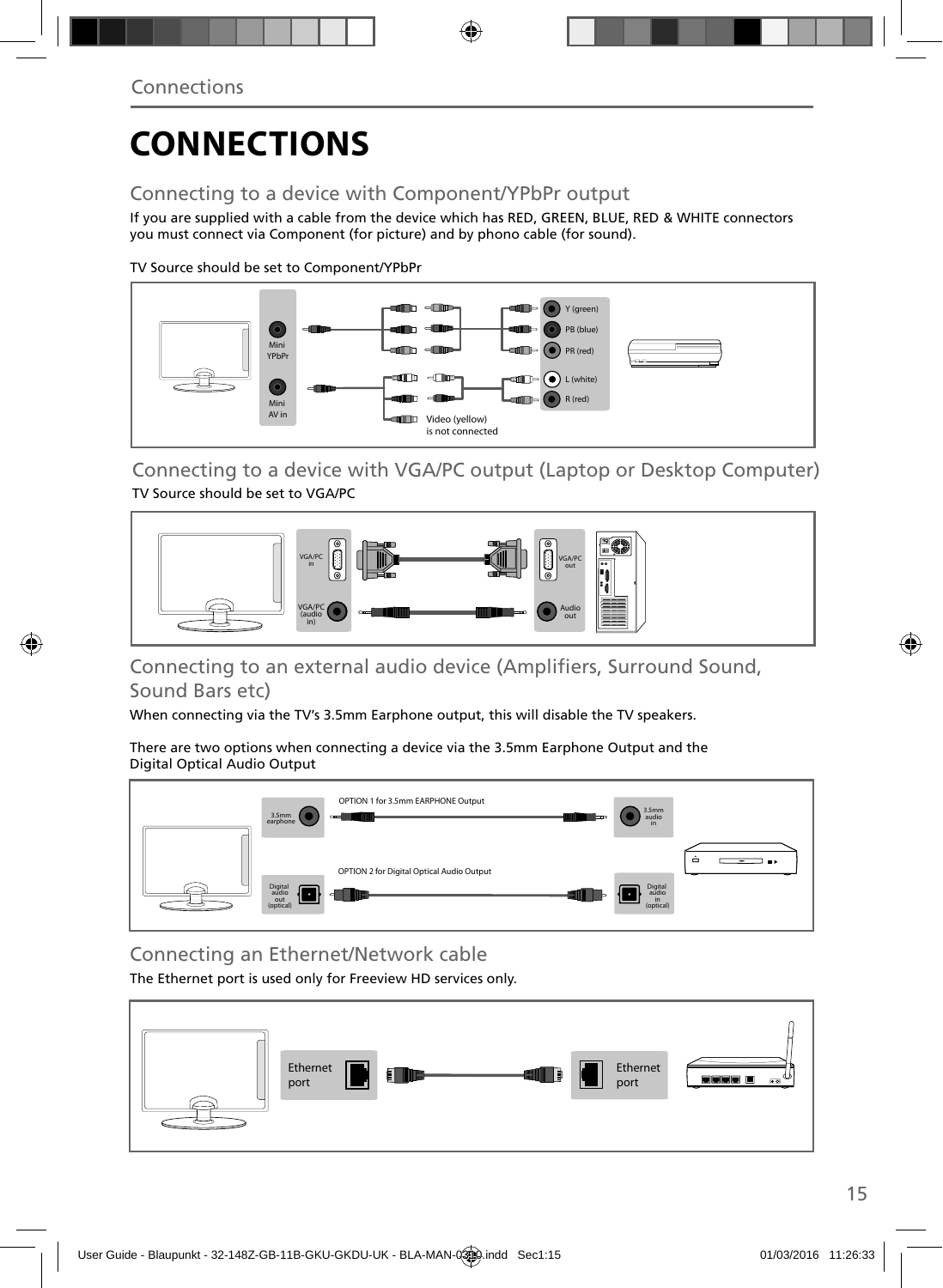## **CHANNEL MENU**





To access this menu, press [MENU] button on the remote control. To select a sub menu press [OK]

If you wish to make changes to any of the default settings, use the scroll  $\blacktriangle \blacktriangledown \blacktriangleright \blacktriangleleft$  buttons. To confirm any settings press [OK] button. To exit this menu at anytime, press [EXIT] button.

Auto Tuning - Allows you to retune the television for all digital channels, digital radio stations and

#### analogue devices

Freeview Manual Tuning - Allows you to manually tune your digital signal

Analogue Tuning - Allows you to manually tune your analogue signal

Channel Edit - Allows you to delete, move, skip and favourite channels

|                    | <b>Channel Edit</b> |                |
|--------------------|---------------------|----------------|
| 1 BBC ONE          |                     | <b>LIBRARY</b> |
| 2 BBC TWO          |                     | <b>LONG</b>    |
| 3 ITV              |                     | <b>LOTAL</b>   |
| 4 Channel 4        |                     | <b>LOTAL</b>   |
| 5 Channel 5        |                     | $[$ pre $]$    |
| 6 ITV2             |                     | 1.0791         |
| <b>7 BBC THREE</b> |                     | Licensin       |
| 9 BBC FOUR         |                     | <b>COTY</b>    |
| 10 ITV3            |                     | <b>LOTH</b>    |
| 11 PICK            |                     | <b>COTH</b>    |
| <b>Delete</b>      | <b>Move</b>         | Skip           |
| Move<br>00K        | <b>Trav</b>         | Menu           |

Important: To receive Freeview channels, in particular Freeview HD channels, you will need a Digital TV aerial and be in a good Freeview coverage area. You can check coverage for your postcode at www.freeview.co.uk

Please note that any Freeview HD channels found during tuning will be placed in channel positions above 100. For example, 101 (BBC1 HD) 102 (BBC2 HD) etc.

Signal Information - Allows you to view signal frequency, signal quality and signal strength CI Information - Pay per view services require a "smartcard" to be inserted into the TV. If you subscribe to a pay per view service the provider will issue you with a 'CAM' and a "smartcard". The CAM can then be inserted into the COMMON INTERFACE PORT (CI Card In)

Schedule List - Lists your programme reminders

Software Update (OAD) - Switch on/off OAD updates

Tip: If you do not press any buttons for 30 seconds, the menu will automatically exit. You can change the length of time before the menu exits automatically - see 'OSD Timer' in the Time Menu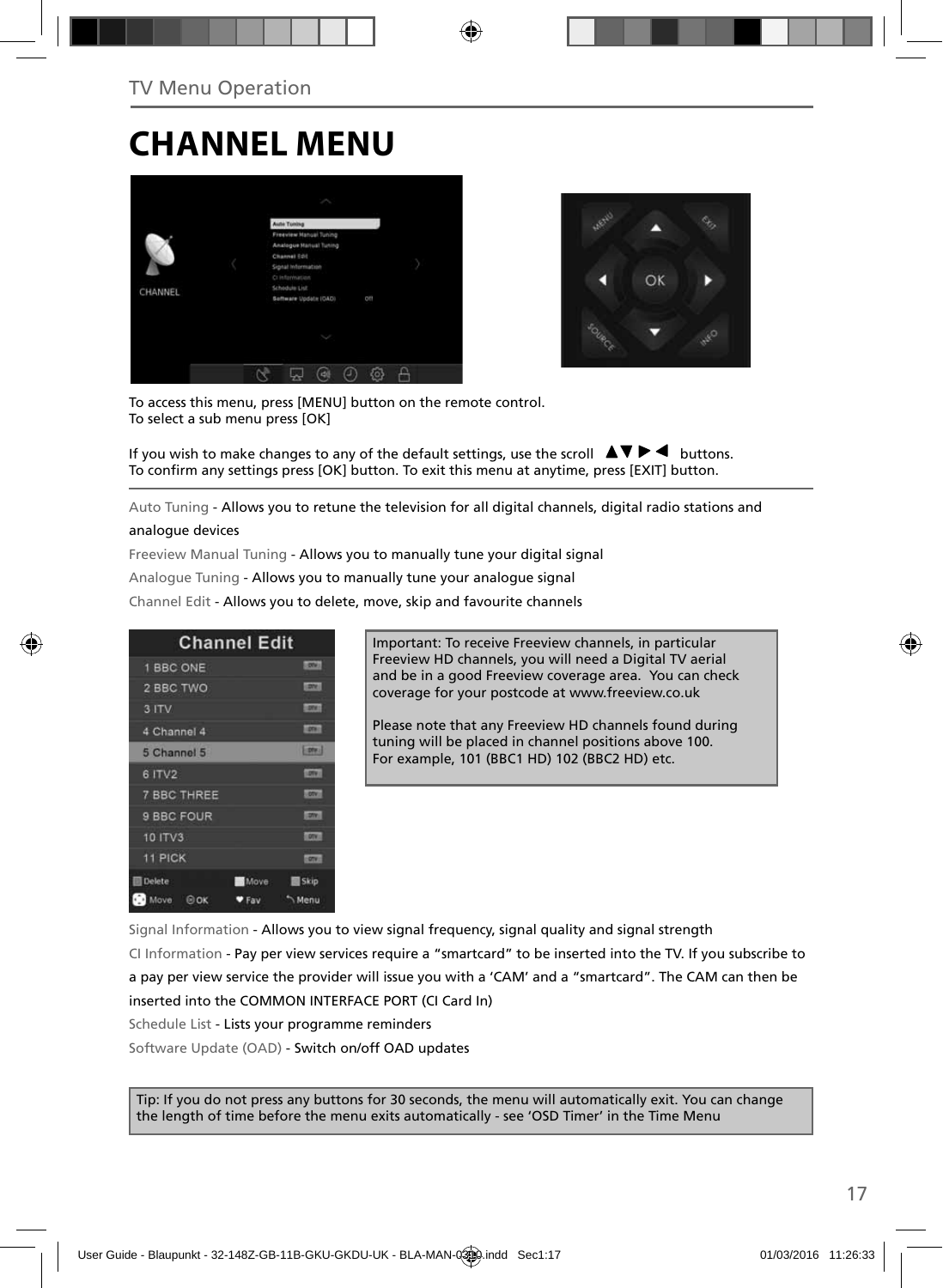## **PICTURE MENU**





To access this menu, press [MENU] button on the remote control and scroll right. To select a sub menu press [OK]

If you wish to make changes to any of the default settings, use the scroll  $\Box \blacktriangledown \blacktriangleright \blacktriangleleft$  buttons. To confirm any settings press [OK] button. To exit this menu at anytime, press [EXIT] button.

| Dynamic  | Recommended settings for fast moving pictures              |
|----------|------------------------------------------------------------|
| Standard | <b>Standard settings</b>                                   |
| Mild     | Set to be lighter in colour and less bright                |
| Personal | Lets you manually alter all the settings                   |
| Economy  | Power saving mode which reduces the energy used by up to   |
|          | 25% (by reducing the power to the LED/LCD panel).          |
|          | In Economy mode, the TV will switch itself to Standby mode |
|          | after 3-5 hours in the event that the TV buttons or remote |
|          | control buttons are not pressed (change the picture mode   |
|          | to another setting to de-activate this function)           |
|          |                                                            |

**Picture Mode** - Choose from the following presets:

You can make the following adjustments in **Personal** mode:

Contrast - Switch the balance between black and white.

Brightness - Increase or decrease the brightness of the picture.

Colour - Increases the colour from black and white.

Tint - Lets you increase or decrease the level of tint within the picture

(only available in VGA/PC source mode).

Sharpness - Increase or decrease the sharpness of the picture.

**Colour Temperature** Choose from the following presets:

| Normal | Default settings                  |
|--------|-----------------------------------|
| Warm   | Increases red within the picture  |
| Cold   | Increases blue within the picture |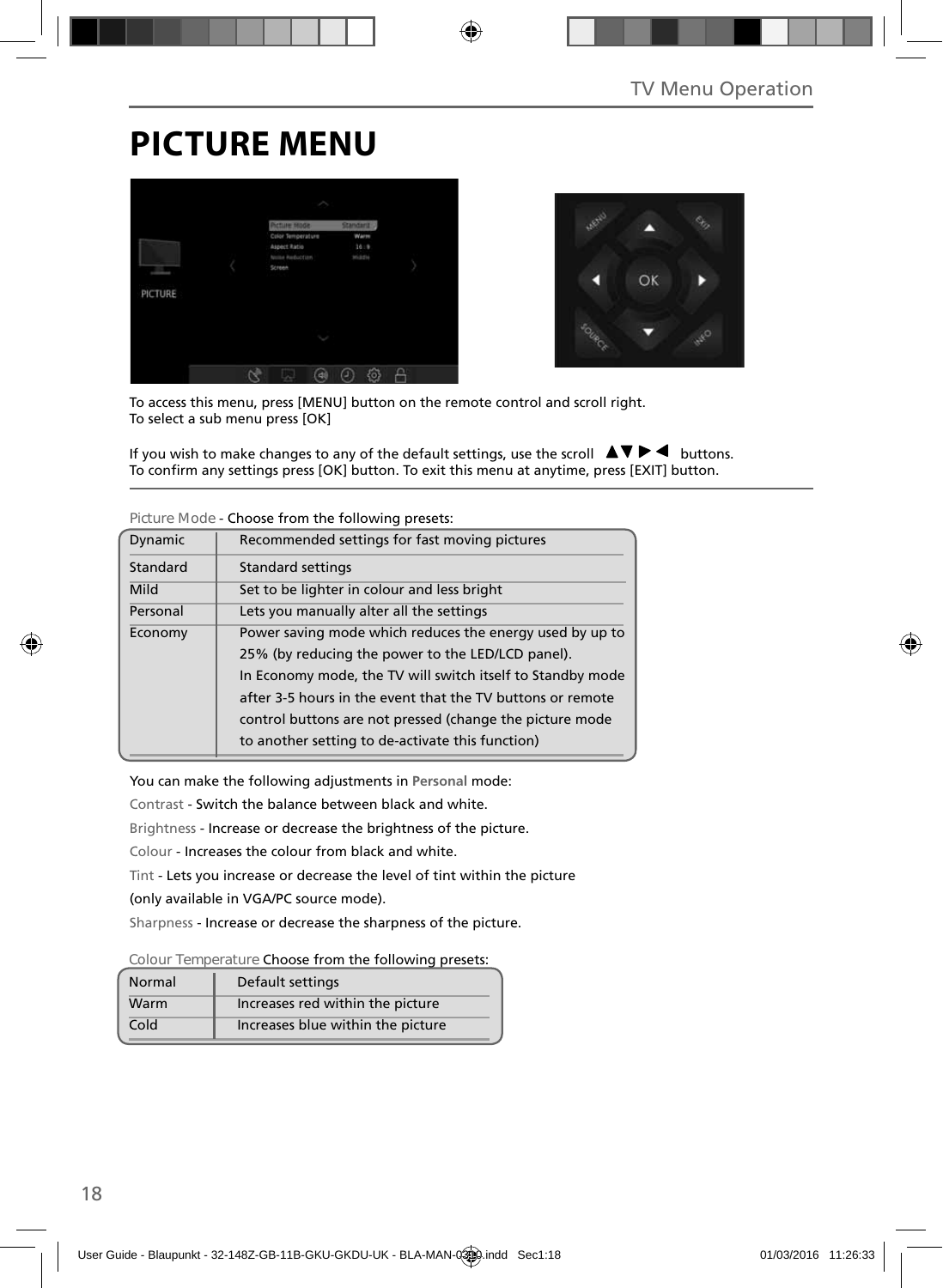## **PICTURE MENU**





To access this menu, press [MENU] button on the remote control and scroll right. To select a sub menu press [OK]

If you wish to make changes to any of the default settings, use the scroll  $\blacktriangle \blacktriangledown \blacktriangleright \blacktriangleleft$  buttons. To confirm any settings press [OK] button. To exit this menu at anytime, press [EXIT] button.

Aspect Ratio - Within the UK the picture format varies depending on the channel/broadcast. There are a

number of different options to best meet your needs

Auto Automatically displays the best picture format so the picture is in the correct position. Black lines may appear at the top/bottom and/or sides.



Fills the screen with a regular 16:9 signal and 4:3 picture format will be stretched to fill the screen

Original Will display the picture from the broadcaster without any change

Zoom1 and Zoom2

16:9



The picture is the correct proportion but zoomed in to fill the screen

4:3 **Displays the 4:3** 

picture in its .<br>original size. Side bars are shown to fill the 16:9 screen

**Noise Reduction** - Choose from the following presets:

| Off    | Turns noise reduction off  |
|--------|----------------------------|
| Low    | Minor system adjustment    |
| Middle | Medium system adjustments  |
| High   | Maximum system adjustments |
|        |                            |

**Screen - Allows you to adjust screen settings when TV is used a PC monitor and the TV is set to the VGA/PC source.**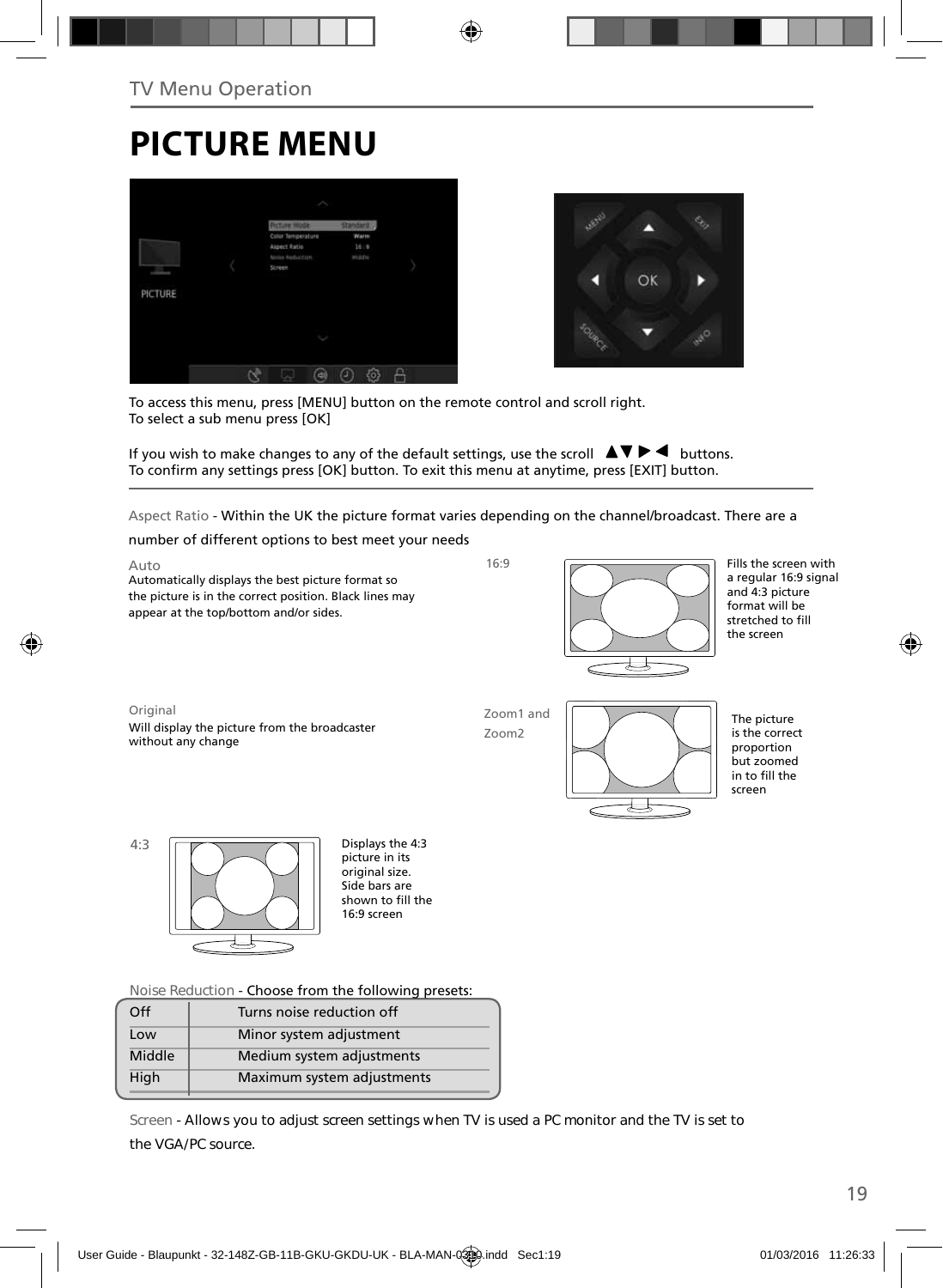## **SOUND MENU**





To access this menu, press [MENU] button on the remote control and scroll right. To select a sub menu press [OK]

If you wish to make changes to any of the default settings, use the scroll  $\blacktriangle \blacktriangledown \blacktriangleright \blacktriangleleft$  buttons. To confirm any settings press [OK] button. To exit this menu at anytime, press [EXIT] button.

| Standard     | Default settings                        |
|--------------|-----------------------------------------|
| <b>Music</b> | Emphasises music over voices            |
| Movie        | Provides live and full sound for movies |
| Sports       | Emphasises sound for sports             |
| Personal     | Selects your personal sound settings    |

 **Tip:** Equaliser settings can only be adjusted when the sound mode 'Personal' is selected.

Balance - To switch the sound between the left and right speakers

Auto Volume Level (AVL) - When 'on' is selected, the volume will attempt to stay at a constant level

regardless of TV programme and advertisements

Surround Sound - Allows you to turn the function On or Off

Audio Description - This allows the user to increase and decrease the AD (Audio Description) volume level.

(Audio Description is a service available on certain programmes. It provides a description of what is

happening during the selected programme for a person who is visually impaired)

Digital Output - This is the digital audio output. Choose from the following options:

| Off        | To turn off digital audio output                                                   |
|------------|------------------------------------------------------------------------------------|
| Auto       | Selects the best settings automatically                                            |
| <b>PCM</b> | Select this option if you are connecting to a Stereo Hi-fi via digital audio cable |
|            | (Pulse-code modulation (PCM) is a digital representation of an analogue signal)    |

Audio Delay - Enables the user to adjust setting to sync picture and audio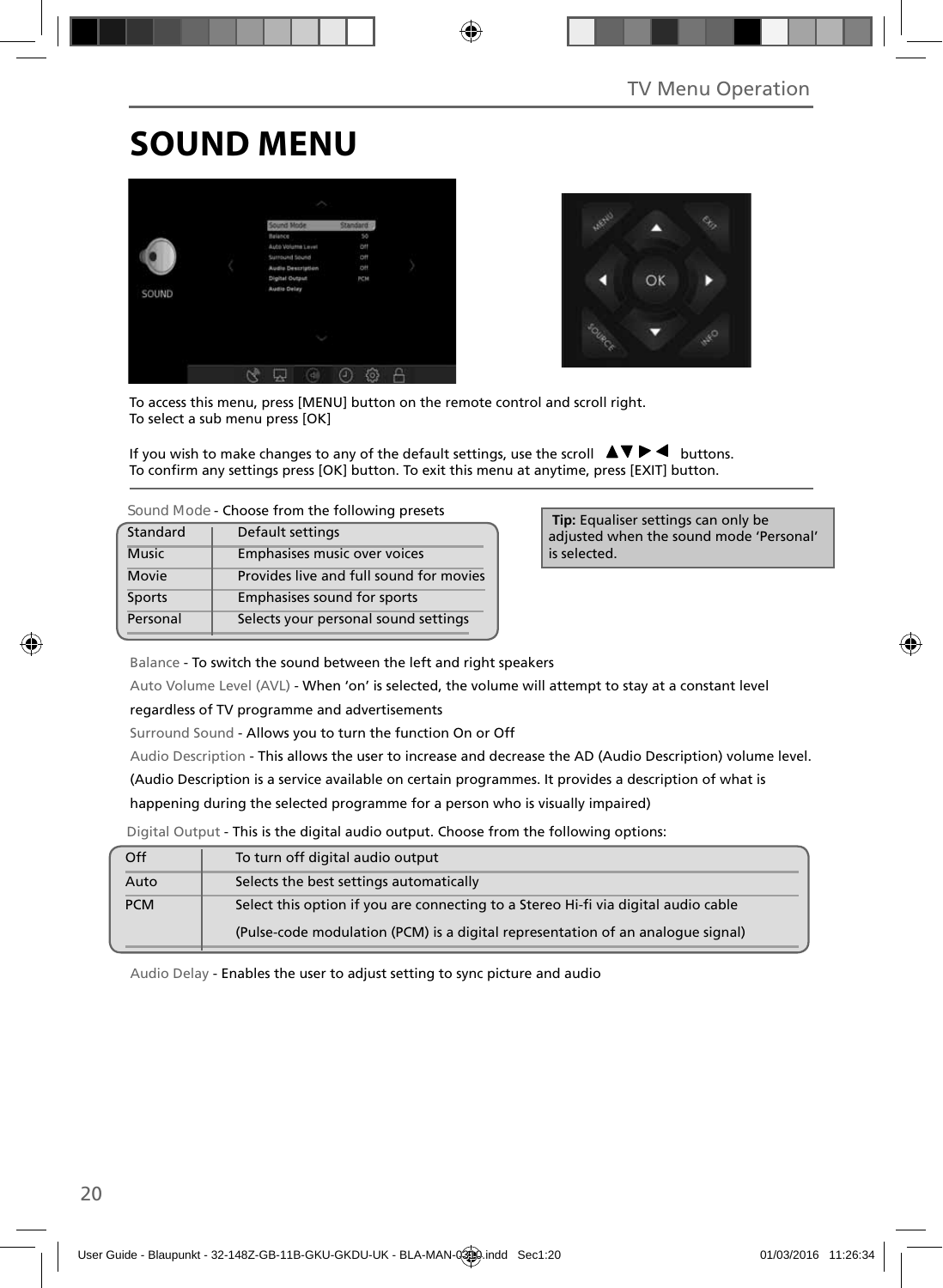## **TIME MENU**





To access this menu, press [MENU] button on the remote control and scroll right. To select a sub menu press [OK]

If you wish to make changes to any of the default settings, use the scroll  $\Box \blacktriangledown \blacktriangleright \blacktriangleleft$  buttons. To confirm any settings press [OK] button. To exit this menu at anytime, press [EXIT] button.

Clock - Shows the date and time

Time Zone - Change your current time zone

Sleep Timer - Lets you set the sleep timer so the television automatically switches off after a set amount of

time. Off -> 10min -> 20min -> 30min -> 60min -> 90min -> 120min -> 180min -> 240min

OSD Timer - Lets you adjust the amount of time the On Screen Menu stays on the screen before

#### disappearing

Auto standby - Set Auto standby between 3 hours, 4 hours and 5 hours ( to turn off this function you must exit Home Mode in the Picture Menu)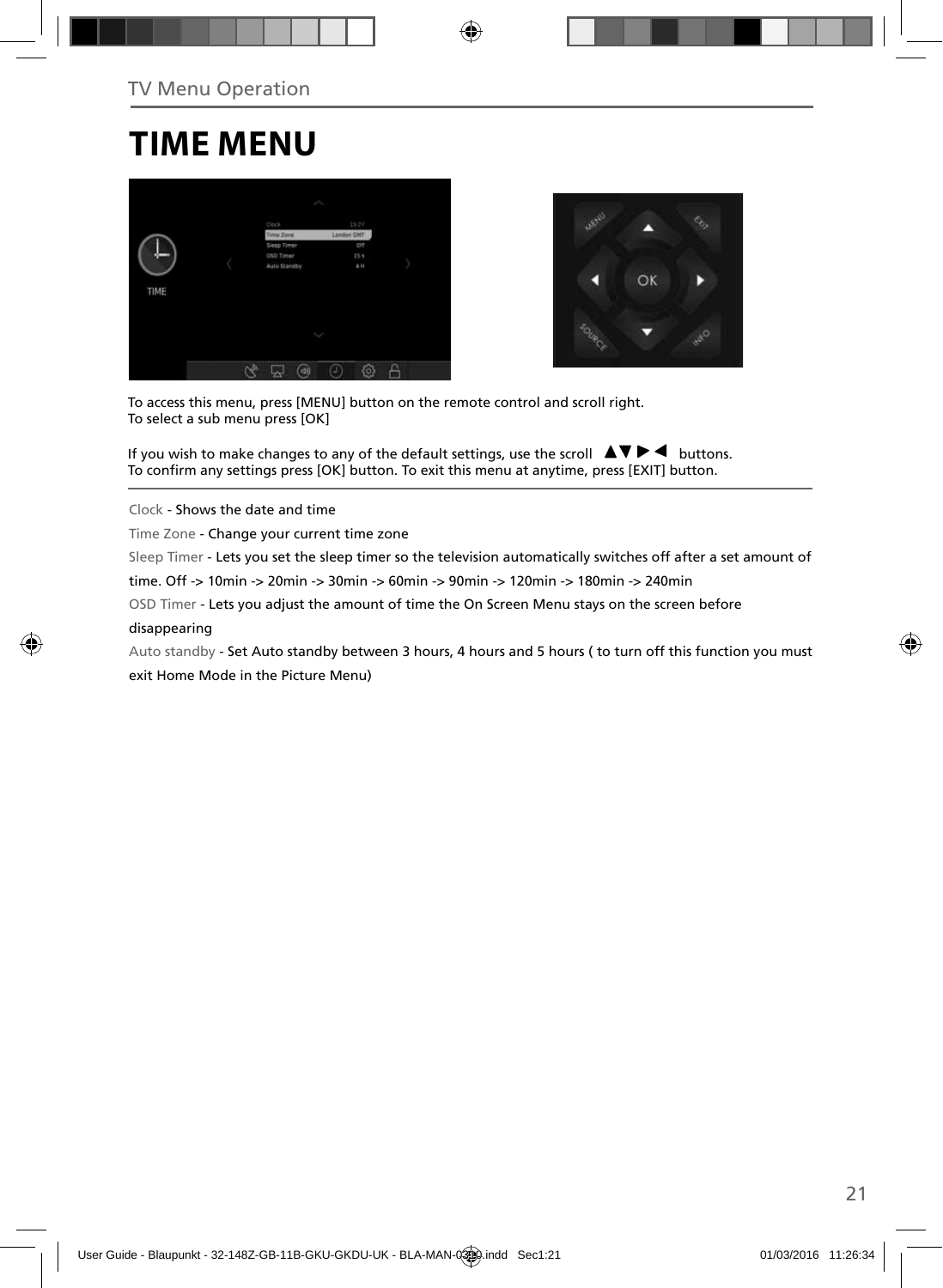## **SETUP MENU**





To access this menu, press [MENU] button on the remote control and scroll right. To select a sub menu press [OK]

If you wish to make changes to any of the default settings, use the scroll  $\Box \blacktriangledown \blacktriangleright \blacktriangleleft$  buttons. To confirm any settings press [OK] button. To exit this menu at anytime, press [EXIT] button.

Language - Allows you to change the language of the menu

Audio Language - Shows the current audio language

Subtitle Language - Shows the current subtitle language

Hearing Impaired - This allows the user to turn on the Hearing Impaired function, this produces subtitles

on the screen which provide a description of what is happening during the selected program.

Blue Screen - Changes the background when there is no input between clear and a blue background (Only available on some sources)

Network Configuration - Allows you to manually set your network settings on the TV (for more information please see 'Network Configuration' page

First Time Installation - Allows you to access the First Time Installation menu and retune the TV set HDMI CEC (Consumer Electronic Control) - Allows HDMI devices to control each other and allows the user to operate multiple devices with one remote control. (only available with compatible devices) Reset TV - This resets the menus to factory settings and clears all the TV channels from the television. Software Update (USB) - From time to time we may release new firmware to improve the operation of the television (available to download). This menu lets you install the new software/firmware onto the television. Further details of how to do this will be issued with the firmware. Contact the helpline or refer to the 'product support' section of the website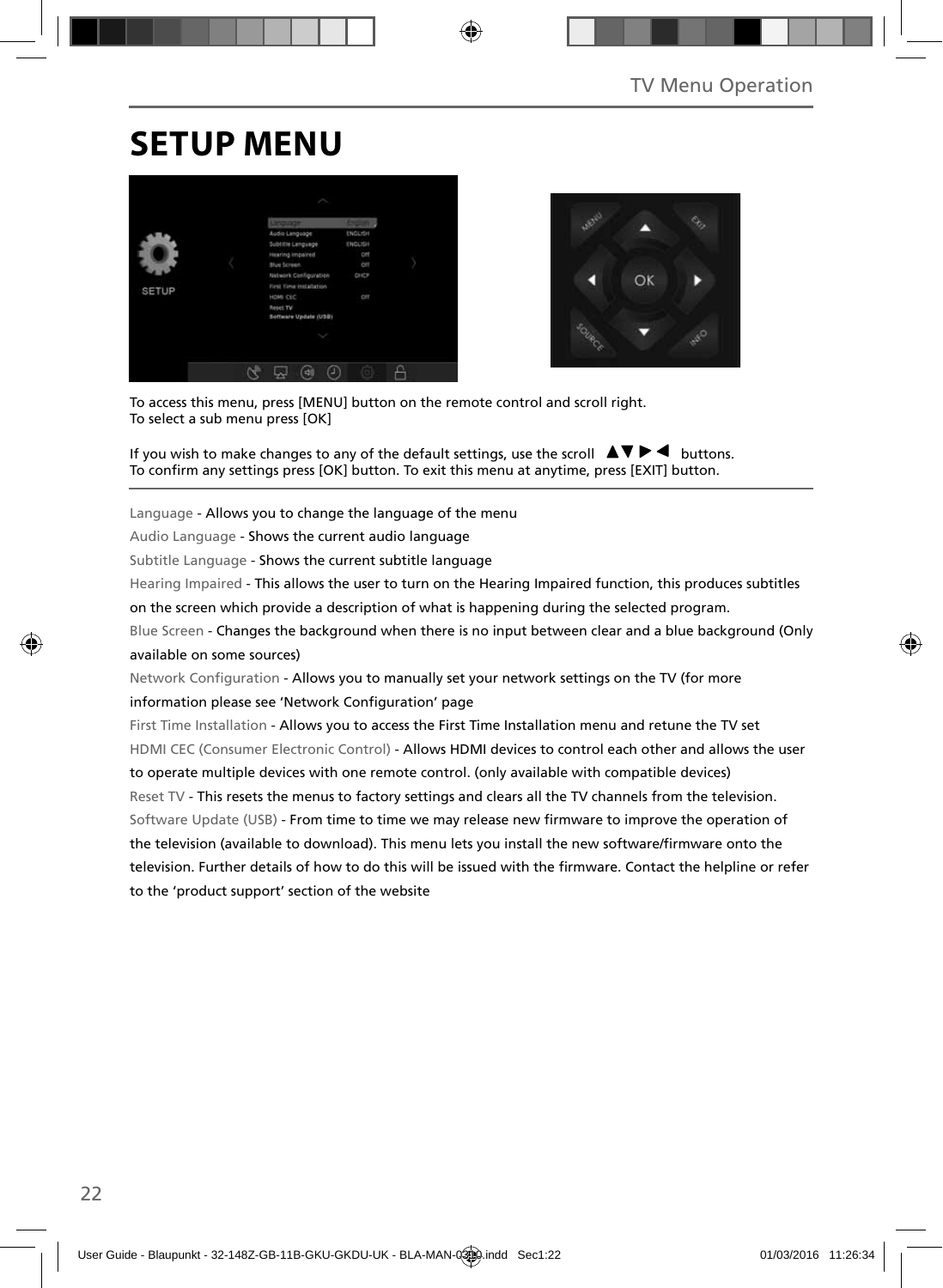## **LOCK MENU**





To access this menu, press [MENU] button on the remote control and scroll right. To select a sub menu press [OK]

If you wish to make changes to any of the default settings, use the scroll  $\Box \blacktriangledown \blacktriangleright \blacktriangleleft$  buttons. To confirm any settings press [OK] button. To exit this menu at anytime, press [EXIT] button.

System/Hotel Lock - Allows you to lock or unlock the menu. You will be asked to enter a 4 digit password

Use the **◄** button to quit the password input or use the **►** button to clear. Default password is 0000

Change Password - Allows you to change the password

Channel Lock - Allows you to lock certain channels manually

Parental Guidance - Allows you to set the rating to block certain content based on age information

TV Button Lock - Allows you to lock the buttons on the side of the TV set

Default Source - Allows the user to set the default source. The default source is the source the TV starts on when first switched on

Default Channel - Allows the user to set a channel as the default channel on the Digital source. The

default channel is the channel the TV starts on when first switched on

Max Volume - Allows you to adjust and set the maximum volume

Source Lock - Allows you to lock the source menu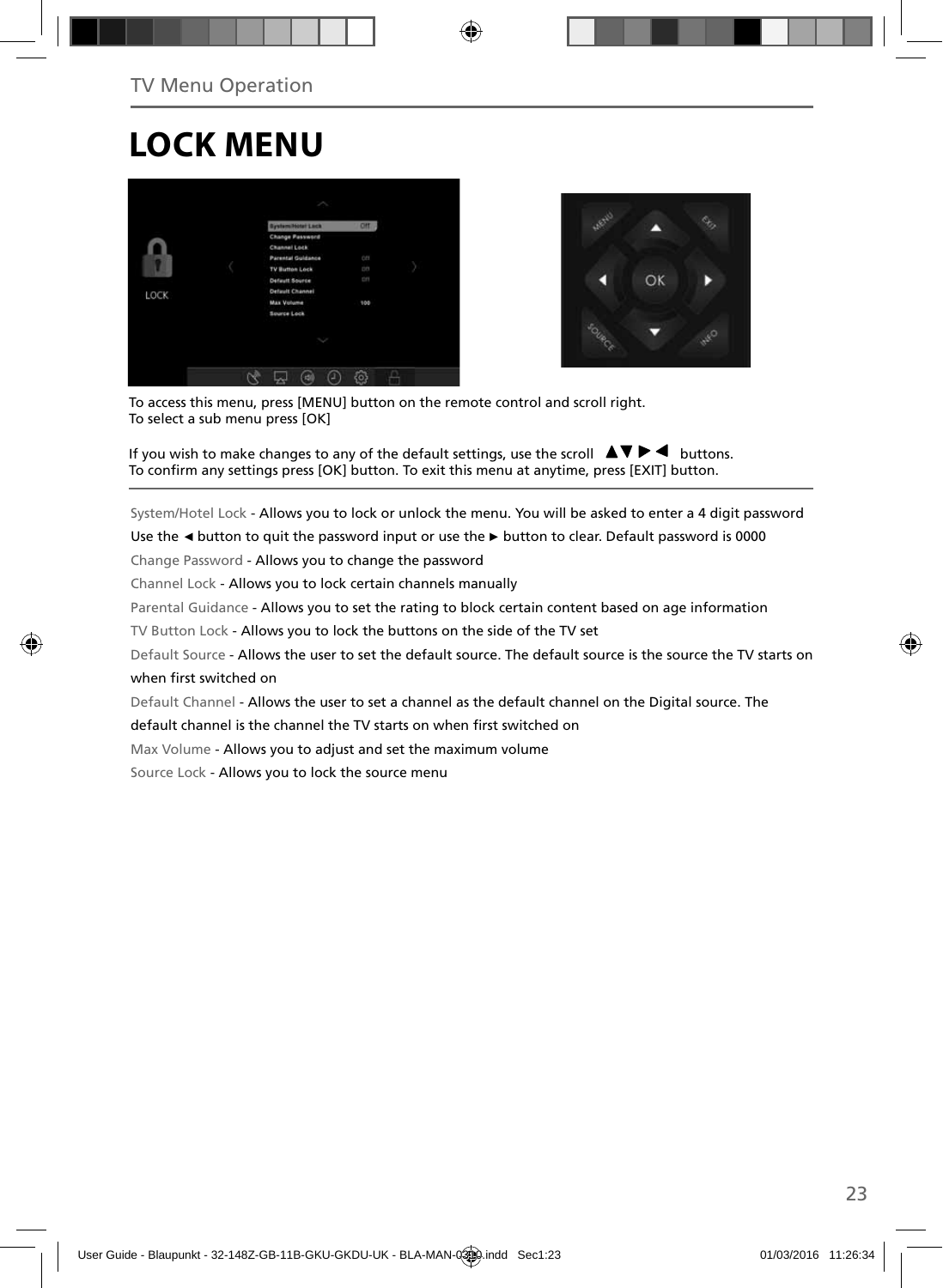## **NETWORK CONFIGURATION**

For the network configuration to work the TV will need to be connected to your home network via an Ethernet cable, with these requirements in place the TV will connect to the network automatically.

If you are looking to change the configuration to a static IP address this can be done by following the instructions below.

|       |                                                                                              |                                 |                 | ∠ | Network              | 3 | <b>Wired Network</b> |
|-------|----------------------------------------------------------------------------------------------|---------------------------------|-----------------|---|----------------------|---|----------------------|
| 1     |                                                                                              |                                 |                 |   | <b>Wired Network</b> |   | Configuration        |
|       | -<br><b><i><u>Andre Component</u></i></b>                                                    | $\frac{1}{2}$                   |                 |   |                      |   | <b>MAC Address</b>   |
|       | <b>Extension Language</b><br>needs expense<br><b>Service</b><br><b>Several Listings draw</b> | <b>MONE</b><br>×<br>٠<br>di cri |                 |   |                      |   | <b>Wired PPPOE</b>   |
| SETUP | ling 144 passenes<br><b>STATE OF</b><br><b>Senat Die</b><br>Sollared Learn (218)             | ×                               |                 |   |                      |   | Proxy                |
|       | <b>Contract</b>                                                                              |                                 |                 |   |                      |   |                      |
|       | $C^* = 0$                                                                                    |                                 | $\mathcal{P}_1$ |   |                      |   |                      |
|       |                                                                                              |                                 |                 |   | Menu                 |   | "Menu                |

1) In the Setup Menu you will need to highlight and select Network Configuration.

- 2) When the Network menu appears highlight and select Wired Network.
- 3) Next the Wired Network menu will appear please highlight and select Configuration.



4) The Network Configuration menu allows you to choose between DHCP and Static.

DHCP - will automatically connect the TV to your home network (this is the default setting and is highly recommended)

Static - is an advanced option and allows you to manually change the IP, Netmask, Gateway and DNS information.

5) If the static option is chosen you will able to scroll down and manually change the IP, Netmask, Gateway and DNS information.

6) When the connection process is completed with either DHCP or Static option the Success screen will appear.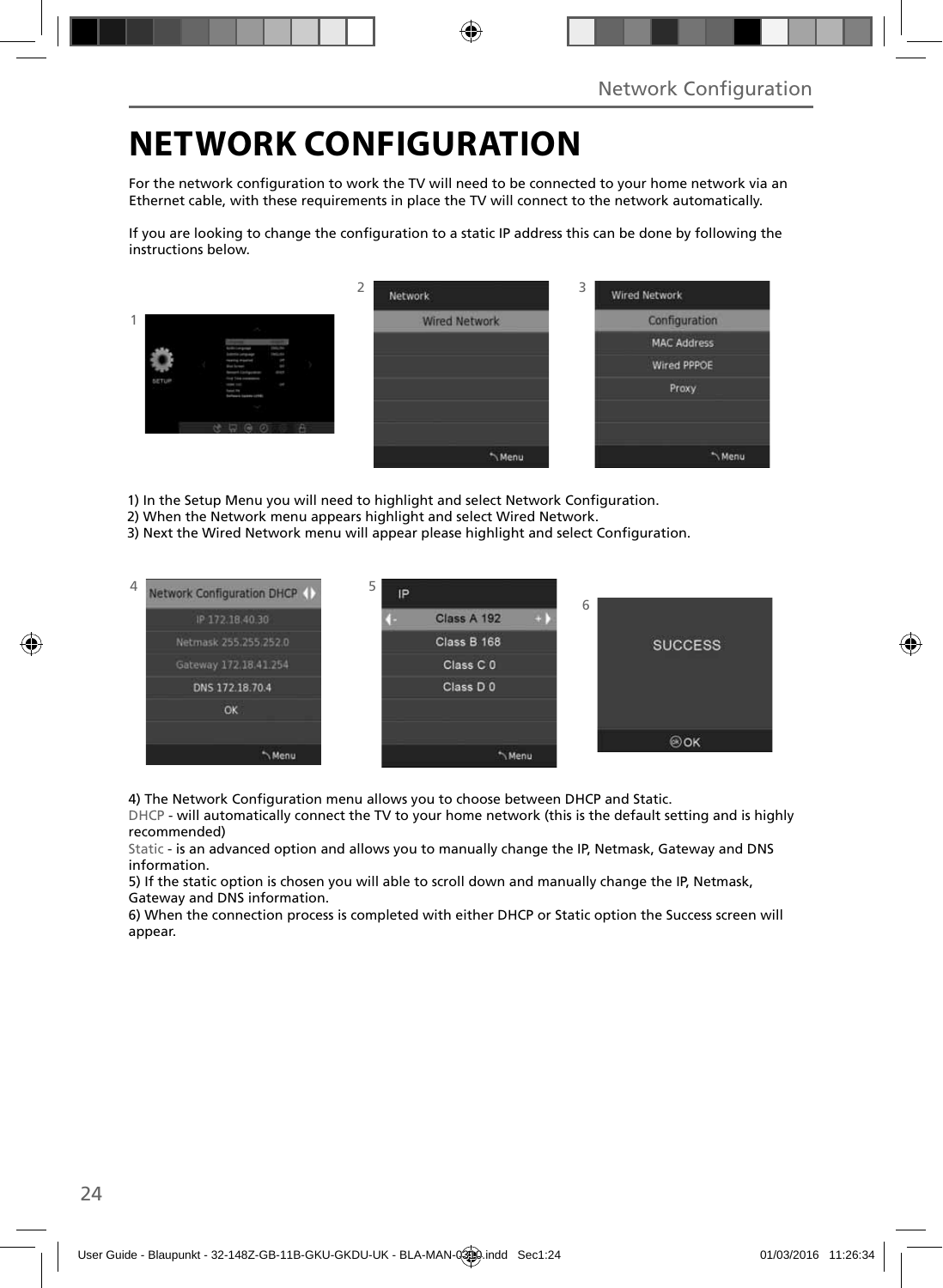### **DVD SETUP**





To enter this menu please ensure the TV is in DVD source & press [DVD SETUP]

If you wish to make changes to any of the default settings, use the scroll  $\Delta \nabla \blacktriangleright$  buttons. To confirm any settings press [OK] button. To exit this menu at anytime, press [DVD SETUP] button.

**TV Display** - Choose from the following options

| 4:3 Pan scan   | PS Traditional picture format, often used on old film        |
|----------------|--------------------------------------------------------------|
| 4:3 Letter box | LB Traditional picture which has been adapted for widescreen |
| Wide           | 16:9 Widescreen picture format                               |

**Speaker Setup** - Choose from the following options

| LT/RT  | Converts from multi-channel sound to mono   |
|--------|---------------------------------------------|
| Stereo | Converts from multi-channel sound to stereo |

**Dual Mono** - Choose from the following options

| Stereo   | Outputs 2 channels of sound both left and right                  |
|----------|------------------------------------------------------------------|
| Mono L   | Outputs left side sound                                          |
| Mono R   | Outputs right side sound                                         |
| Mix Mono | Outputs a single channel of sound but mix between right and left |

**Dynamic Range** - This is the difference between the quietest and loudest sounds. This setting works only with DVD discs recorded in Dolby digital.

| Full             | Set this to listen with the range recorded on the disc                              |
|------------------|-------------------------------------------------------------------------------------|
| $\overline{3/4}$ | Set this to listen with a range equivalent to a normal television                   |
| $\overline{1/2}$ | Set this to listen with a smaller difference between the maximum and minimum volume |
| 1/4              | Set this to listen with a smaller difference between the maximum and minimum volume |
| Off              | Set dynamic range to off                                                            |

**TV Type** - Choose from the following options

| PAL         | For discs from UK/Europe, Asia, Australia etc |
|-------------|-----------------------------------------------|
| Multi       | For both NTSC and PAL                         |
| <b>NTSC</b> | For discs from North America, Japan etc       |

**Default** - Choose from the following options

| Reset | Resets all options in the 'DVD setup' menu back to the default settings |
|-------|-------------------------------------------------------------------------|
|       |                                                                         |

Tip: This TV/DVD player is pre-set to play Region 2 DVDs. In the event you wish to use the TV/DVD in another country that uses different region discs, please visit www.umc-uk.co.uk. Select 'Product Support', 'Changing Region'.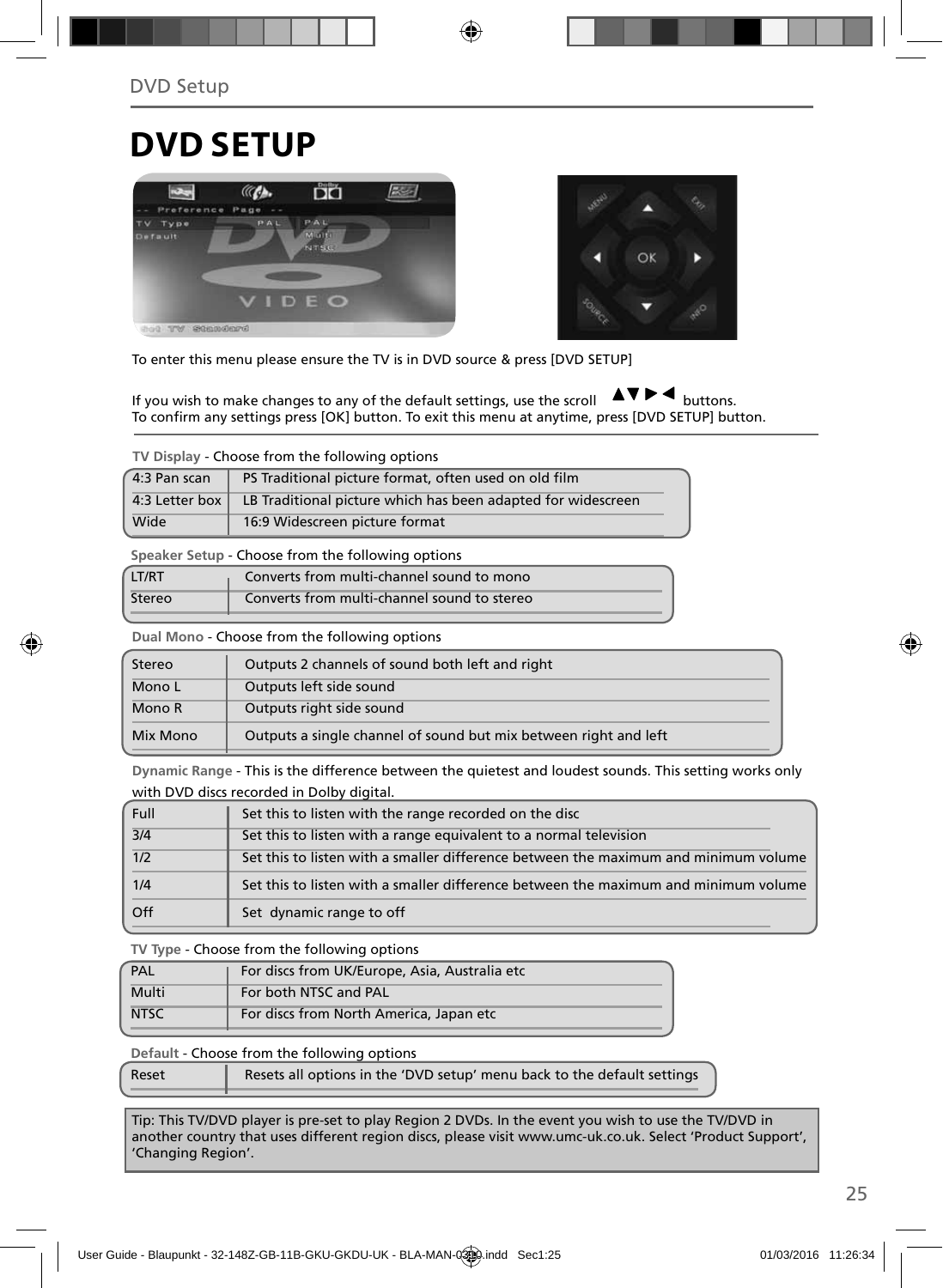# **7 DAY TV GUIDE**

TV Guide is available in Freeview TV mode. It provides information about forthcoming programmes (where supported by the Freeview channel). You can view the start and end time of all programmes and on all channels for the next 7 days and set reminders.

| 13 Iul. 2014<br>08:00 - 09:30 (1Hour30Min)                |                 |                                                | Entertainment       |
|-----------------------------------------------------------|-----------------|------------------------------------------------|---------------------|
| A selection of 20 of the best love songs by male artists. |                 |                                                |                     |
| 13 Jul. 2014<br>08:19                                     |                 |                                                | 13 Jul. 2014        |
| 18 The HITS                                               | $08:00 - 09:30$ | 20 Love Songs From Him                         | Now                 |
| <b>UKTV Br'tideas</b><br>19                               | $09:30 - 11:15$ | The Hitlist: On Demand                         | Next                |
| 20 ftn                                                    | $11:15 - 12:00$ | Hits Chart - Today's Most Selected             |                     |
| <b>TMF</b><br>21                                          | $12:00 - 13:30$ | Scary Marys: 87-07                             |                     |
| Ideal World<br>22                                         | $13:30 - 14:30$ | Freaky Friday the 13th!                        |                     |
| Film4<br>29                                               | $14:30 - 16:00$ | Top 20 Freaks of Pop                           |                     |
| $31$ ITV2 +1                                              | $16:00 - 20:00$ | Good Charlotte's 100 Greatest Dum              |                     |
| 710 BBC World Sv.                                         | $20:00 - 00:00$ | Good Charlotte's 100 Greatest Dum              |                     |
| Pre. Day Next Day <b>1 Remind</b>                         | Freeview        | MOVE<br>$\mathcal{C} \rightarrow$<br>Info Info | <b>EXIT</b><br>Exit |

1) Press [TV GUIDE]. The following 7 Day TV Guide will appear..

2) Navigate through the menu using  $\blacktriangle \blacktriangledown \blacktriangleright \blacktriangleleft$ .

You can now:

View a previous day by pressing GREEN View the next day by pressing YELLOW Set a reminder by pressing BLUE

3) Press [EXIT] to exit the 7 day TV Guide

### Channel List

To view the channel list, please ensure that the TV is set to either the analogue or digital source and no menus or TV notifications are displayed.

| <b>Channel List</b>                        |              |
|--------------------------------------------|--------------|
| 1 BBC ONE                                  | <b>LODGE</b> |
| 2 BBC TWO                                  | <b>LOTS</b>  |
| 3 ITV                                      | <b>LOTV:</b> |
| 4 Channel 4                                | - any        |
| 5 Channel 5                                | <b>Hand</b>  |
| 6 ITV2                                     | <b>ISTAN</b> |
| <b>7 BBC THREE</b>                         | m            |
| 9 BBC FOUR                                 | m            |
| 10 ITV3                                    | <b>ISSN</b>  |
| 11 PICK                                    | m            |
| $\cdot$ $\cdot$<br><b>EHD SD Radio BAI</b> | Move<br>Exit |

1) Press [OK] on the remote control and the channel list menu will appear.

2) Scroll through the channel list by using  $\blacktriangle \blacktriangledown$  buttons then press [OK] to view the channel that is currently highlighted.

You can also:

View Freeview HD channels by pressing RED View standard definition Freeview channels by pressing GREEN View radio channels by pressing YELLOW View all channels by pressing BLUE

3) Press [EXIT] to exit the channel list.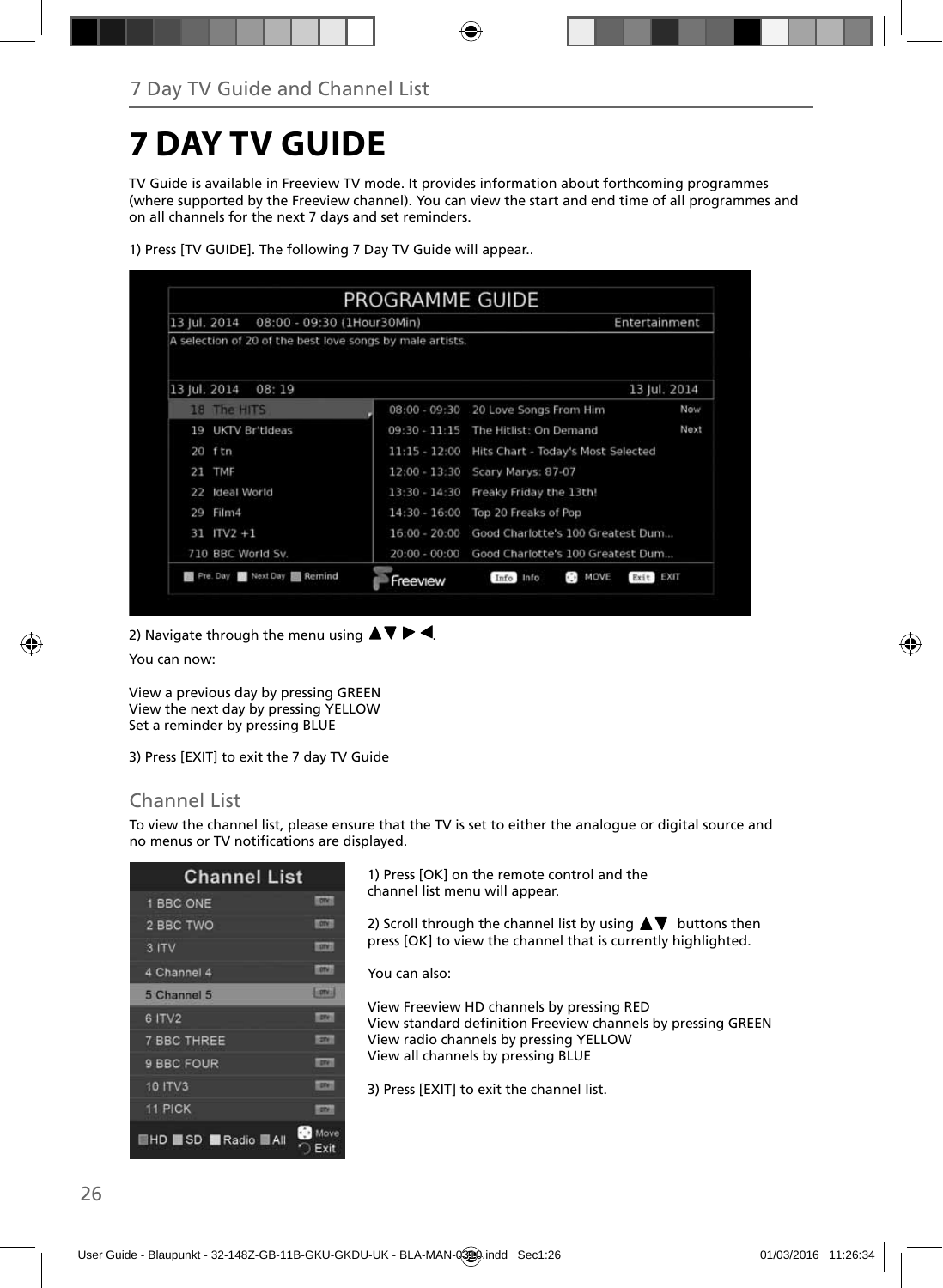## **USB MODE/MEDIA PLAYER**

USB mode offers playback of various different types of content that you have saved on your USB Memory Stick.

On switching to USB source the below menu screen will appear. The content will be divided into Photo, Music, Movie and Text based on file type.



1) You can navigate through the menus using the scroll  $\triangle \blacktriangledown \blacktriangleright \blacktriangleleft$  buttons. To confirm the item you wish to play/view press [OK] button.



2) Select the drive you require. (If your drive only has 1 partition you will only see 1 item).



3) You can now access the item. Press OK to view. 4) While viewing, you can control the item by



using the remote control buttons (below) or by pressing ( i ) and using  $\triangle \blacktriangledown \blacktriangleright \blacktriangleleft$  and (OK)



Tip: If you experience a playback issue, please ensure the files being used are the correct format (example - the picture plays but no sound) See technical specification page for compatible file types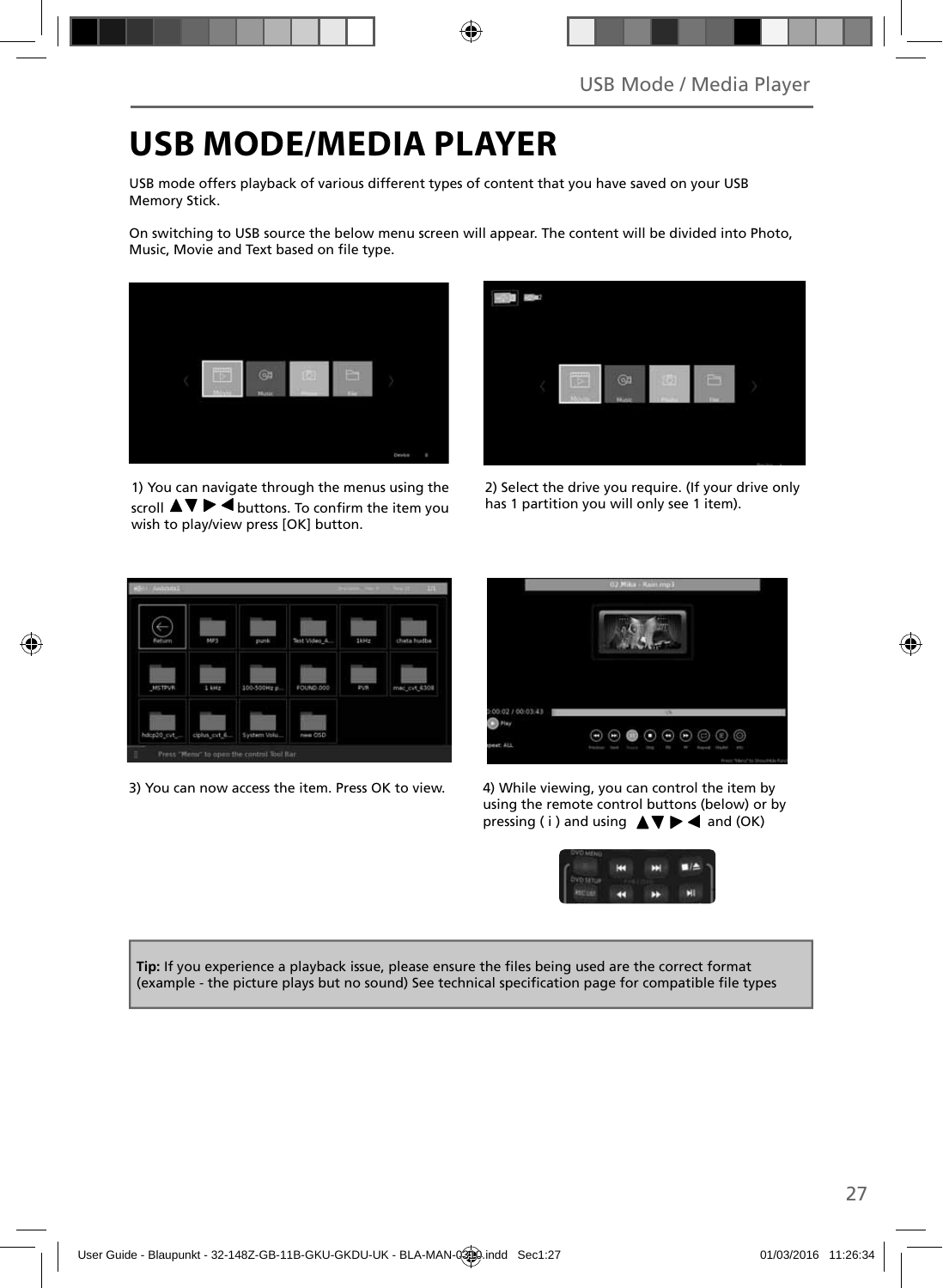### **USING YOUR TV WITH A SKY DIGITAL SET TOP BOX**

#### **Option 1) Connecting your TV to your Sky box (when both the TV and Sky Box are located in the same room)**

Depending on your Sky Box & TV model, connect either by SCART or HDMI cables (available separately) .

If connecting by SCART, select the 'Input source' on the TV as SCART. If your TV does not have SCART, please refer to 'Connections' pages in this user guide for alternative ways to connect.

If connecting by HDMI, select the 'Input source' on the TV as HDMI (if the TV has more than 1 HDMI port, ensure you select the input source to match the HDMI numbered port on the rear of the TV).

If you wish to use your Sky remote to operate the TV's functions, you will need a Sky remote control (Revision 9 or later) and you will need to program a 4 digit code into it. See bottom of this page.

#### **Option 2) Connecting your TV to your Sky box (when your Sky box is located in a different room to the TV)**

Please note, if you are adding a 'Magic Eye/TV Link' to your system so that you can use your Sky remote control to change the Sky channel in the room where the 2nd TV is located, please refer to the instructions included with the TV link/magic eye in order to ensure the RF or RF2 output on your Sky box is powered on. (The red LED light on the TV link/magic eye will light up if the RF / RF2 output is correctly set



up) If you do not have the instructions that came with the TV link/magic eye, instructions on how to do it can be found on our web site.

1) To tune the TV to the Sky box, on the 2nd TV, select the 'Analogue' input source.

2) Select the channel that you wish to store the Sky box/channel on. (If you do not use channels 1-5 because you no longer have analogue terrestrial channels after digital switchover, you may choose to select channel 1 to store the Sky box/channel, if you still have and use analogue channels 1-5, you may for example decide that channel 6 is the best option for you)

3) Press the corresponding number on the remote control to select the desired analogue channel chosen as per point 2 above.

4) On the TV remote control, press Menu. Now navigate through the menus to select Manual Tuning or Analogue Manual tuning (refer to the Tuning/Channel menu section of this user guide if necessary)

5) Manually tune in the channel (usually, the Sky box is at a frequency between 800Mhz and 850Mhz) once the Sky box/channel is found, press 'OK' to store it.

If you wish to use your Sky remote to operate the TV's functions, you will need a Sky remote control (Revision 9 or later) and you will need to programme a 4 digit code into it. See below.

#### **Using a Sky remote or a universal remote to operate your TV**

**Sky remote control** - If you wish to use your Sky remote to operate the basic functions of your TV, you need to program a 4 digit code into it. Please note - you will need a Sky Revision 9 remote control (or later). **The code required for this television is 2134.** If you wish to upgrade/replace your existing Sky remote control to the latest version, you can do so on our website.

**Universal remote control** - If you wish to use a Universal remote control to operate your TV, please refer to the website for a full list of codes. (Please note we only have codes for One for All branded remote controls, if you have an alternative brand of Universal remote, please refer to the manufacturer for the code.)

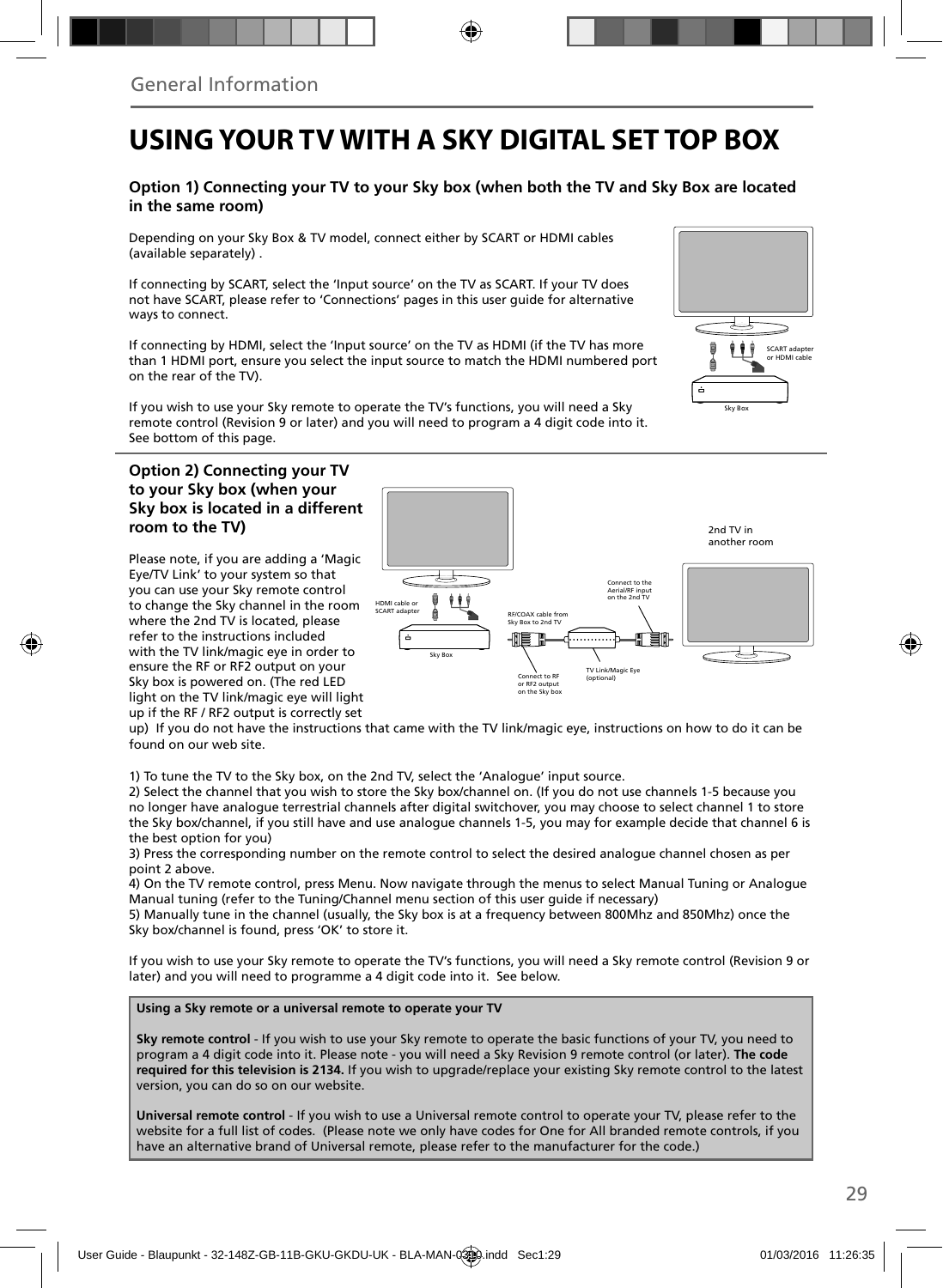## **FREQUENTLY ASKED QUESTIONS**

| General<br>(For TV models with<br>digital optical audio<br>output) | I would like to have louder<br>sound by connecting additional<br>speakers. For TV models with<br>digital optical audio output.        | 1) Use the 3.5mm headphone output and a 3.5mm to phono cable (available separately) to<br>connect to an amplifier/surround sound system. Please note this will deactivate the TV's built<br>in speakers.<br>2) Connect a digital optical audio cable from the TV's digital optical audio output to your<br>amplifier/surround systems digital optical audio input.                                                                                                                                                                                                                                                                  |
|--------------------------------------------------------------------|---------------------------------------------------------------------------------------------------------------------------------------|-------------------------------------------------------------------------------------------------------------------------------------------------------------------------------------------------------------------------------------------------------------------------------------------------------------------------------------------------------------------------------------------------------------------------------------------------------------------------------------------------------------------------------------------------------------------------------------------------------------------------------------|
| General                                                            | Why are some options in the<br>menu unavailable and greyed<br>out.                                                                    | Some options are only available in certain sources, i.e. HDMI. They are<br>unavailable in the other sources where they have no affect.                                                                                                                                                                                                                                                                                                                                                                                                                                                                                              |
| General                                                            | Can I stop my TV automatically<br>turning off after 4hrs?                                                                             | Yes, in the 'Time' menu settings, scroll down to Auto standby and select OFF.                                                                                                                                                                                                                                                                                                                                                                                                                                                                                                                                                       |
| <b>TV</b>                                                          | I have tuned in Digital TV but I<br>am not receiving any or all of the<br>channels and/or the channels I<br>receive are breaking up.  | 1) Check you are in an area that can receive Freeview/Saorview, visit www.freeview.co.uk or<br>www.saorview.ie<br>2) Check you are using an aerial that is able to receive a good digital signal. In most cases,<br>you will need an outdoor digital hi-gain/wideband aerial. In areas that have excellent<br>digital coverage, you may be able to use a loft type aerial but it is highly likely that you will<br>also need to connect a booster between the back of the TV and the TV aerial wall socket.<br>Unfortunately, to receive a good enough digital signal, it is not possible to use a portable/<br>indoor type aerial. |
| <b>TV</b>                                                          | I have re-tuned my television<br>but when I switch it off it is not<br>storing the channels.                                          | If the TV does not save the channels when you power it off, it's likely the channel database<br>has become corrupt.<br>1) Turn off the TV.<br>2) Remove the RF/Aerial cable from the rear of the TV and then turn the TV back on again.<br>3) Using the remote control, press Menu followed by 8-8-8-8 to enter the initial setup/first<br>time installation menu.<br>4) Press OK (let the TV run the full tuning process).<br>5) Once completed, turn off the TV, reconnect the RF/Aerial cable then turn the TV back<br>on again.<br>6) Repeat steps 3 & 4.                                                                       |
| <b>VCR/DVD</b><br>Recorder                                         | I have connected the TV to my<br>VCR or DVD Recorder via SCART<br>but it is not recording.                                            | In addition to connecting via SCART, you should connect the aerial cable from the wall<br>socket to your VCR/DVD Recorder and another aerial cable from the VCR/DVD Recorder to<br>the TV.                                                                                                                                                                                                                                                                                                                                                                                                                                          |
| <b>Game Consoles</b>                                               | I have connected my<br>Playstation/Xbox to the TV via<br>HDMI, but I am not receiving<br>any pictures or sound on my<br>Television.   | 1) Ensure the TVs' source is set to HDMI.<br>2) Check your settings on your Playstation/Xbox are as per the Playstation/Xbox<br>instruction manual.                                                                                                                                                                                                                                                                                                                                                                                                                                                                                 |
| <b>Game Consoles</b>                                               | I have connected my<br>Playstation/Xbox to the TV via<br>Component cables (red, green<br>& blue) but I am not receiving<br>any sound. | Component cables only provide HD pictures. For the sound you will need to connect the red<br>& white audio cables on the Playstation/Xbox to the red & white phono inputs (or mini AV<br>input where fitted) on the rear of the TV. Please refer to the 'Connections' pages.                                                                                                                                                                                                                                                                                                                                                        |
| System Lock                                                        | I have changed the password<br>on the television and now<br>forgotten it.                                                             | There is a master password of 4711, to gain access to the TV menu and reset the<br>normal password.                                                                                                                                                                                                                                                                                                                                                                                                                                                                                                                                 |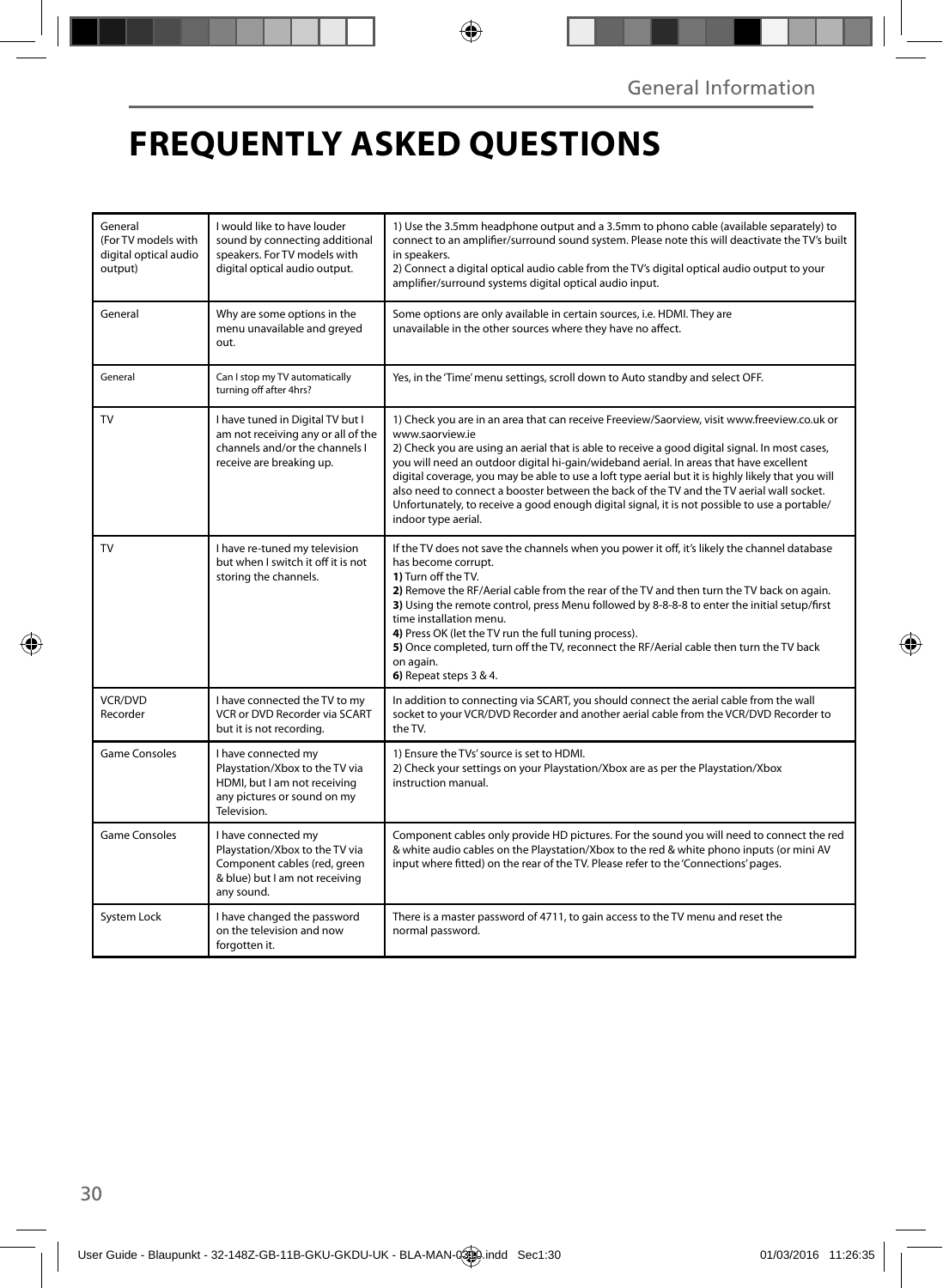## **FREQUENTLY ASKED QUESTIONS**

| USB Mode    | I have inserted a USB Memory<br>Key, but the TV does not<br>recognise it. | Ensure the USB Memory Key is formatted to type FAT32.                                                                                                                                                                                                                                                                                                                                                |
|-------------|---------------------------------------------------------------------------|------------------------------------------------------------------------------------------------------------------------------------------------------------------------------------------------------------------------------------------------------------------------------------------------------------------------------------------------------------------------------------------------------|
| USB Mode    | Using a USB portable hard drive<br>/ larger than 32GB.                    | If you wish to use a portable hard drive larger than 32GB, please note that it must be<br>formatted to the FAT32 file system in order to operate on this TV. Windows XP/Vista<br>computers are only capable of formatting up to 32GB, therefore, you will need a software<br>programme/utility to format larger hard drives.<br>Please refer to the website, www.umc-uk.co.uk, for more information. |
| <b>DVD</b>  | I have inserted a disc but it is<br>not playing.                          | 1) Ensure you have inserted the disc facing the correct way.<br>2) Ensure the disc is clean and is not scratched.<br>3) Some copied discs will not play.<br>4) Check the DVD is a region 2 disc - to change the region of the DVD player, refer to<br>www.umc-uk.co.uk, select 'Changing DVD Region' in the 'Product Support' section                                                                |
| <b>DVD</b>  | I have pressed the eject button<br>but the disc is not coming out.        | To eject the disc hold the stop/eject button for 4 seconds.                                                                                                                                                                                                                                                                                                                                          |
| Freeview HD | <b>Lcannot access all Freeview</b><br>channels                            | Some data channels for Freeview can only be obtained when the TV's ethernet port is<br>connected to your router.                                                                                                                                                                                                                                                                                     |
| Freeview HD | I cannot find the Freeview HD<br>channels                                 | Freeview HD channels found during tuning will be placed in channel positions above 100.<br>For example, 101 (BBC1 HD), 102 (BBC2 HD) etc.                                                                                                                                                                                                                                                            |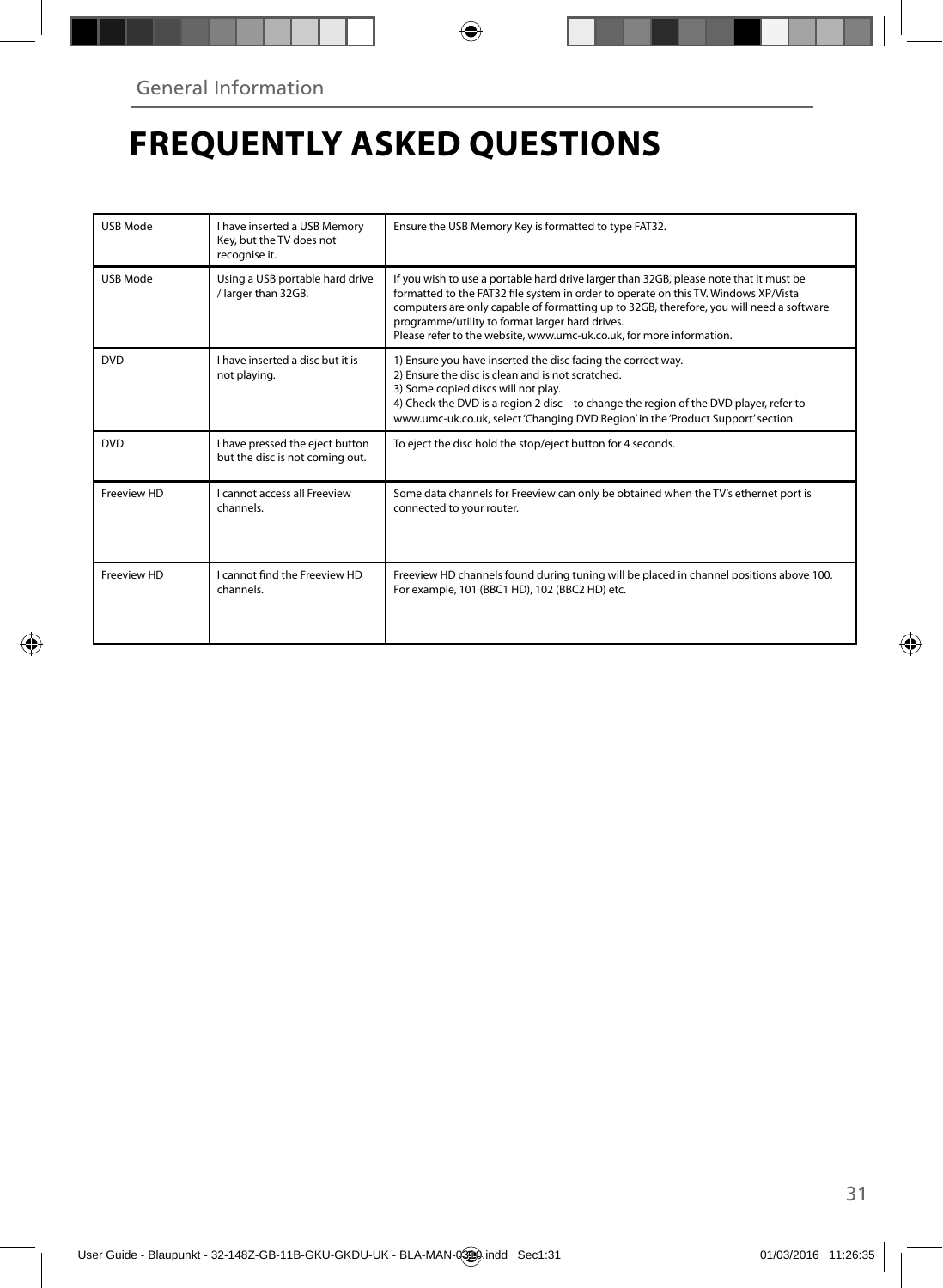# **TECHNICAL SPECIFICATION**

### **Product fiche**

| <b>Trademark</b>                                                                                                                                                                                                           | <b>Blaupunkt</b>                                                                     |  |  |
|----------------------------------------------------------------------------------------------------------------------------------------------------------------------------------------------------------------------------|--------------------------------------------------------------------------------------|--|--|
| <b>Model ID</b>                                                                                                                                                                                                            | 32/148Z-GB-11B-GU<br>32/148Z-GB-11B-GDU<br>32/148Z-GB-11B-GKU<br>32/148Z-GB-11B-GKDU |  |  |
| Energy effiency class                                                                                                                                                                                                      | A+                                                                                   |  |  |
| Visible screen size (diagonal)                                                                                                                                                                                             | 81 cm / 32 inches                                                                    |  |  |
| On mode power consumption                                                                                                                                                                                                  | 31.0W                                                                                |  |  |
| Annual energy consumption *1                                                                                                                                                                                               | 45 kWh                                                                               |  |  |
| Standby power consumption *2                                                                                                                                                                                               | < 0.50 W                                                                             |  |  |
| Off mode power consumption                                                                                                                                                                                                 | 0 <sub>W</sub>                                                                       |  |  |
| Screen resolution                                                                                                                                                                                                          | 1366 (H) x 768 (V)                                                                   |  |  |
| *1: Energy consumption XYZ kWh per year, based on the power consumption of the television operating<br>المعديدة وعزوزيه امهم والإبريمولوس امسموه الرائين ومنابس ويستحص يستمونه المنتفو مواتق ويبولون فكشبط ويستمره وسيموله |                                                                                      |  |  |

4 hours per day for 365 days. The actual energy consumption will depend on how the television is used. \*2: When the TV is turned off with the remote control/standby button and no function is active.

### **Additional Technical Information**

| <b>RF</b>                       | 75 ohm Antenna / Analog / DVB                                                                                                                                                                         |                                                           |  |
|---------------------------------|-------------------------------------------------------------------------------------------------------------------------------------------------------------------------------------------------------|-----------------------------------------------------------|--|
| Inputs                          | 3 x HDMI, 2 x USB, 1 x SCART, 1 x VGA/PC,<br>1 x Mini Component/YPbPr,<br>1 x Mini Composite/Video & L/R Audio shared for Composite/<br>Video & Component/YPbPr,<br>1 x 3.5mm jack for PC audio input |                                                           |  |
| Sound Outputs                   | 1 x Digital Optical Audio output, 1 x 3.5mm Headphone                                                                                                                                                 |                                                           |  |
| Speaker / Amplifier Watts (RMS) | $2 \times 10 / 2 \times 8$                                                                                                                                                                            |                                                           |  |
| Voltage and power consumption   | 110-240V 50 / 60Hz<br>31/45/70W<br>(ecomode/standard/max)                                                                                                                                             | 110-240V 50 / 60Hz<br>31/45/80W<br>(ecomode/standard/max) |  |
| Dimensions including stand (mm) | 739 W x 493 H x 179 D                                                                                                                                                                                 |                                                           |  |
| Net weight (Kgs)                | 5                                                                                                                                                                                                     | 5.3                                                       |  |
| <b>Wall Mounting</b>            | VESA 200 x 100 (mm)                                                                                                                                                                                   |                                                           |  |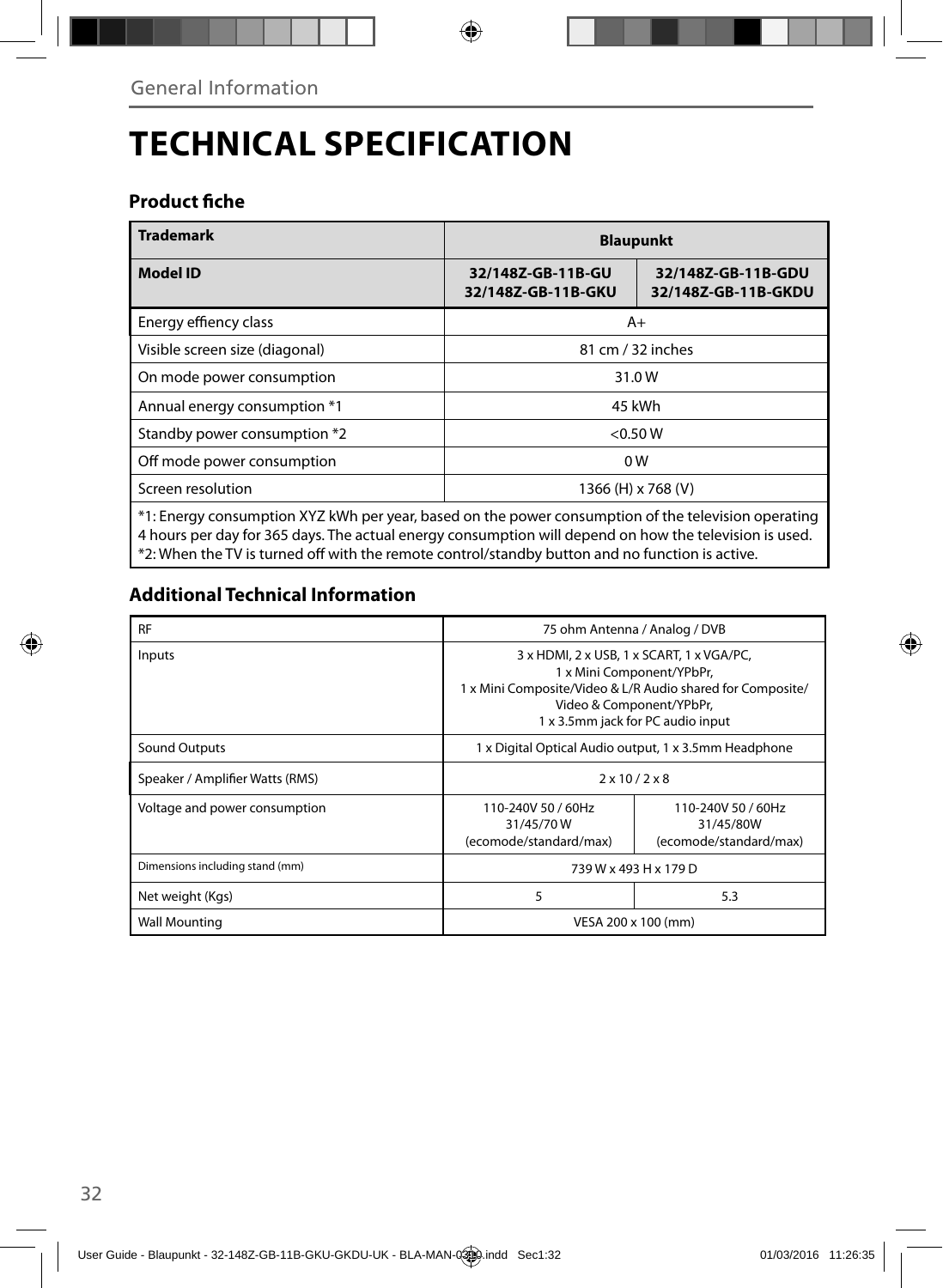# **TECHNICAL SPECIFICATION**

### **Compatible files in USB Mode**

| Media | File Ext.              | Video Decoder           |                                                                                                                                                                                     |                                                               |
|-------|------------------------|-------------------------|-------------------------------------------------------------------------------------------------------------------------------------------------------------------------------------|---------------------------------------------------------------|
|       |                        | Video                   | Audio                                                                                                                                                                               | Remark                                                        |
| Movie | .mpg/.mpeg             | MPEG-1, MPEG-2          | Max Solution:<br>Max Data Rate:<br>40 Mbps<br>MP3, WMA,<br>AAC, LPCM,<br>Max Solution:<br>$640\times480$<br>Max Data Rate:<br>10 Mbps<br>Max Solution:<br>Max Data Rate:<br>40 Mbps | 1920×1080                                                     |
|       | $/$ .dat               |                         |                                                                                                                                                                                     |                                                               |
|       | .ts/.trp/.tp/.<br>m2ts | MPEG-2, H.264, VC1, AVS |                                                                                                                                                                                     |                                                               |
|       | .vob                   | MPEG-2                  |                                                                                                                                                                                     |                                                               |
|       | .mp4                   | MPEG-4, Xvid, H.264     |                                                                                                                                                                                     |                                                               |
|       | .rm/.rmvb              | Rm codec                |                                                                                                                                                                                     |                                                               |
|       | .mkv                   | MPEG-1, MPEG-2, MPEG-4, |                                                                                                                                                                                     |                                                               |
|       |                        | H.264                   |                                                                                                                                                                                     |                                                               |
|       | .avi                   | MPEG-2, MPEG-4,         |                                                                                                                                                                                     |                                                               |
|       |                        | Xvid, H.264             |                                                                                                                                                                                     |                                                               |
|       | Motion JPEG            |                         |                                                                                                                                                                                     |                                                               |
|       |                        | <b>JPEG</b>             |                                                                                                                                                                                     |                                                               |
|       | .asf, wmv              | VC <sub>1</sub>         |                                                                                                                                                                                     | 1920×1080                                                     |
|       | .flv/.swf              | H.264, AVC, Sorenson    |                                                                                                                                                                                     |                                                               |
|       |                        | H.263                   |                                                                                                                                                                                     |                                                               |
| Music | mp3.                   |                         | MPEG1/2 (Layer1<br>Layer2 Layer3)                                                                                                                                                   | Sample<br>Rate: 16KHz~48KHz<br><b>BitRate:</b><br>32K~448Kbps |
|       | .wma/.asf              |                         | <b>WMA</b>                                                                                                                                                                          | BitRate:<br>128Kbps~320Kbps<br>:8KHz-48KHz<br>Sampling rate   |
|       |                        |                         | WMA pro                                                                                                                                                                             | BitRate:<br><768Kbps<br>Sampling rate<br>$: -96KHz$           |
|       | .ogg                   | $\sim$                  | OGG                                                                                                                                                                                 | Sample Rate:<br>$~-48$ KHz                                    |
|       | .m4a/.aac              |                         | AAC HEAAC                                                                                                                                                                           | 8K~48KHz<br>Sample Rate:<br><b>Bit Rate:</b><br>24K~384Kbps   |
|       |                        | Progressive JPEG        |                                                                                                                                                                                     | Max Resolution:<br>$1024 \times 768$                          |
| Photo | .jpg/                  | <b>Baseline JPEG</b>    |                                                                                                                                                                                     | Max Resolution:                                               |
|       | .jpeg                  |                         |                                                                                                                                                                                     | $1920\times8\times1088\times8$                                |
|       | .bmp                   | <b>BMP</b>              |                                                                                                                                                                                     | Max Resolution:                                               |
|       |                        |                         |                                                                                                                                                                                     | 9600×6400                                                     |
|       | .png                   | Non-Interlaced          |                                                                                                                                                                                     | Max Resolution:                                               |
|       |                        |                         |                                                                                                                                                                                     | 9600×6400                                                     |
|       |                        | Interlaced              |                                                                                                                                                                                     | Max Resolution:<br>1200×800                                   |